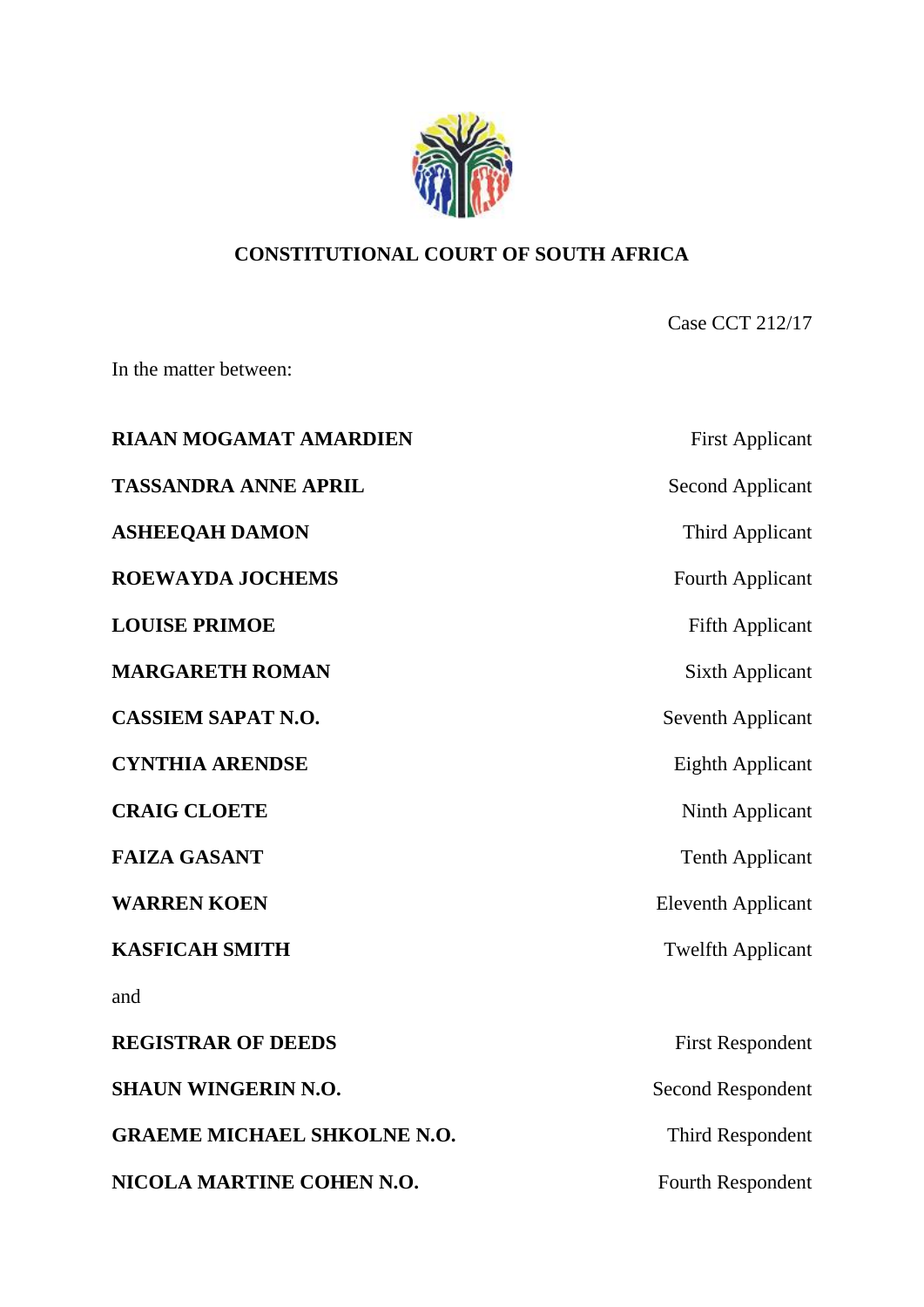# **CAPE TOWN COMMUNITY HOUSING COMPANY (PTY) LIMITED** Fifth Respondent

and

# **WOMEN'S LEGAL CENTRE TRUST** Amicus Curiae

| <b>Neutral citation:</b> | Amardien and Others v Registrar of Deeds and Others [2018]<br>ZACC <sub>47</sub>                                                                      |
|--------------------------|-------------------------------------------------------------------------------------------------------------------------------------------------------|
| Coram:                   | Mogoeng CJ, Basson AJ, Cameron J, Dlodlo AJ, Froneman J,<br>Goliath AJ, Khampepe J, Mhlantla J, Petse AJ and Theron J                                 |
| Judgment:                | Mhlantla J (unanimous)                                                                                                                                |
| <b>Heard on:</b>         | 7 August 2018                                                                                                                                         |
| Decided on:              | 28 November 2018                                                                                                                                      |
| <b>Summary:</b>          | Alienation of Land Act 68 of $1981$ — sections 19, 20 and 26 —<br>purchaser not obliged to make payment until recordal complete<br>by seller          |
|                          | National Credit Act 34 of $2005$ — section $129$ — notice of<br>default — draw default to the attention of the consumer— specify<br>amount of arrears |
|                          |                                                                                                                                                       |

# **ORDER**

The following order is made:

- 1. Leave to appeal is granted.
- 2. The appeal is upheld.
- 3. The order of the High Court of South Africa, Western Cape Division, Cape Town is set aside and replaced with: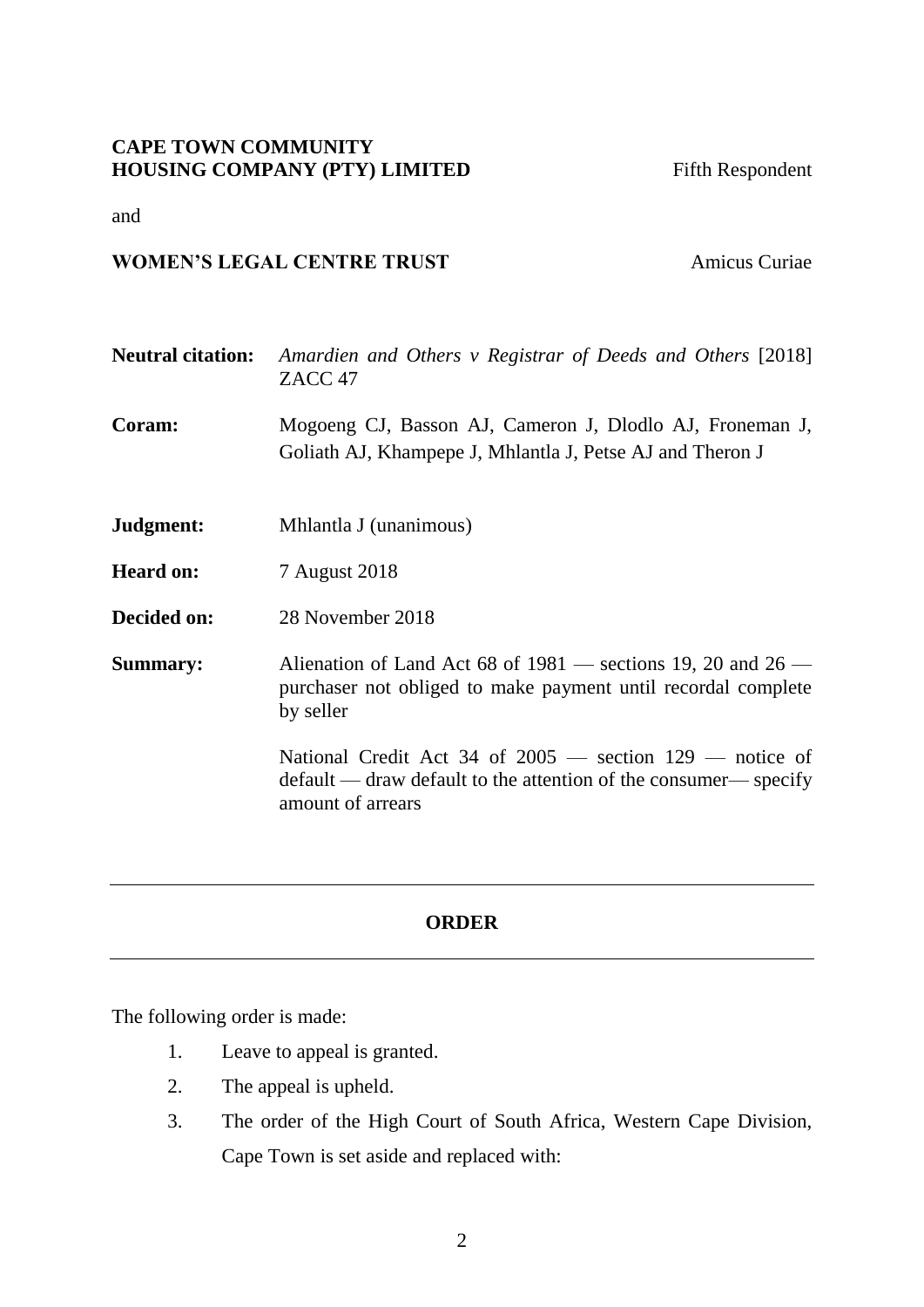- "(a) The application is upheld with costs.
- (b) The cancellation of the instalment sale agreements by the Cape Town Community Housing Company (Pty) Limited is unlawful and is set aside.
- (c) The cancellation of the recordal of the instalment sale agreements by the Registrar of Deeds is set aside."
- 4. The application of the Cape Town Community Housing Company (Pty) Limited to adduce new evidence is dismissed with costs.
- 5. The Cape Town Community Housing Company (Pty) Limited is ordered to pay costs.

### **JUDGMENT**

MHLANTLA J (Mogoeng CJ, Basson AJ, Cameron J, Dlodlo AJ, Froneman J, Goliath AJ, Khampepe J, Petse AJ and Theron J concurring):

## *Introduction*

 $\overline{a}$ 

[1] In *Kubyana*, this Court held:

"One of the main aims of the [National Credit Act] is to enable previously marginalised people to enter the credit market and access much needed credit. Credit is an invaluable tool in our economy. It must, however, be used wisely, ethically and responsibly. Just as these obligations of ethical and responsible behaviour apply to providers of credit, so too to consumers."<sup>1</sup>

<sup>1</sup> *Kubyana v Standard Bank of South Africa Ltd* [2014] ZACC 1; 2014 (3) SA 56 (CC); 2014 (4) BCLR 400 (CC) at para 38.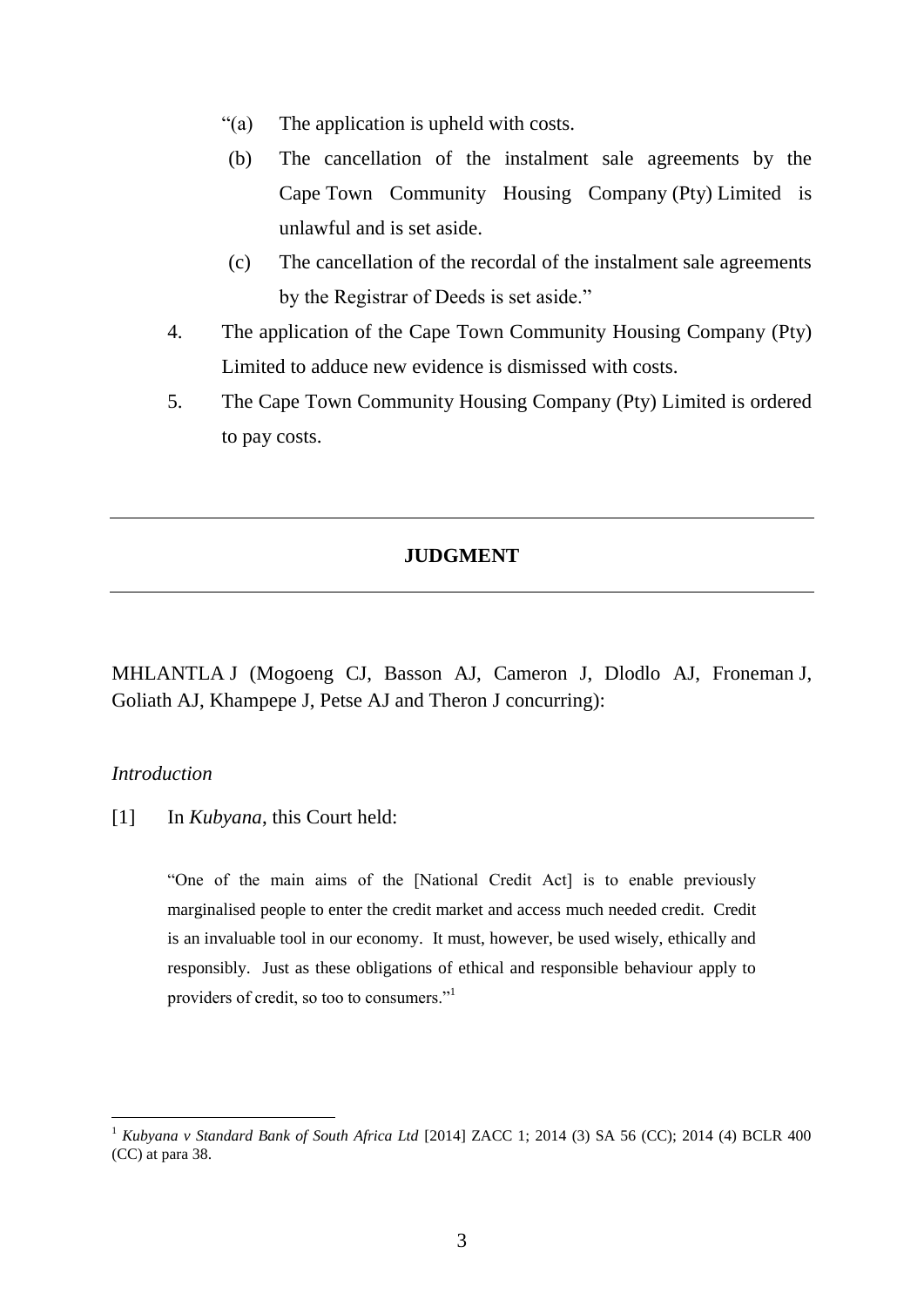[2] This judgment deals with two key issues that impact upon the lawfulness of the termination of instalment sale agreements for subsidised housing. The first question is: what is the legal effect of a late recordal of an instalment sale agreement upon a seller and purchaser in terms of sections 20 and 26 of the Alienation of Land  $Act<sup>2</sup>$ (ALA)? The second is: must a notice in terms of section 129(1) of the National Credit Act<sup>3</sup> (NCA) indicate the amount that a creditor alleges is owed by a debtor? These questions were considered by Binns-Ward J in the High Court of South Africa, Western Cape Division, Cape Town (High Court) in an application launched by the twelve applicants. $4$  The application was dismissed. The applicants now apply to this Court for leave to appeal against that judgment.

# *Parties*

[3] The twelve applicants are all beneficiaries and purchasers of homes bought between 2000 and 2003 under a state-subsidised housing programme administered by the fifth respondent, the Cape Town Community Housing Company (Pty) Limited, through instalment sale agreements with the fifth respondent as the seller.

[4] The first respondent is the Registrar of Deeds, Cape Town who is cited in his official capacity as the person responsible for the registration and cancellation of deeds in terms of section 3 of the Deeds Registries Act,<sup>5</sup> and in particular to this application, in terms of section 20 of the ALA.

[5] The second to fourth respondents are the trustees for the time being of the S & N Trust (Trust). The Trust is cited as the purchaser of the applicants' homes from the fifth respondent. The trustees elected to abide the decision of the High Court and did not participate in proceedings in this Court.

 $\frac{1}{2}$  68 of 1981.

<sup>&</sup>lt;sup>3</sup> 34 of 2005.

<sup>4</sup> *Amardien v Registrar of Deeds* (2017) 2 All SA 431 (WCC).

<sup>5</sup> 47 of 1947.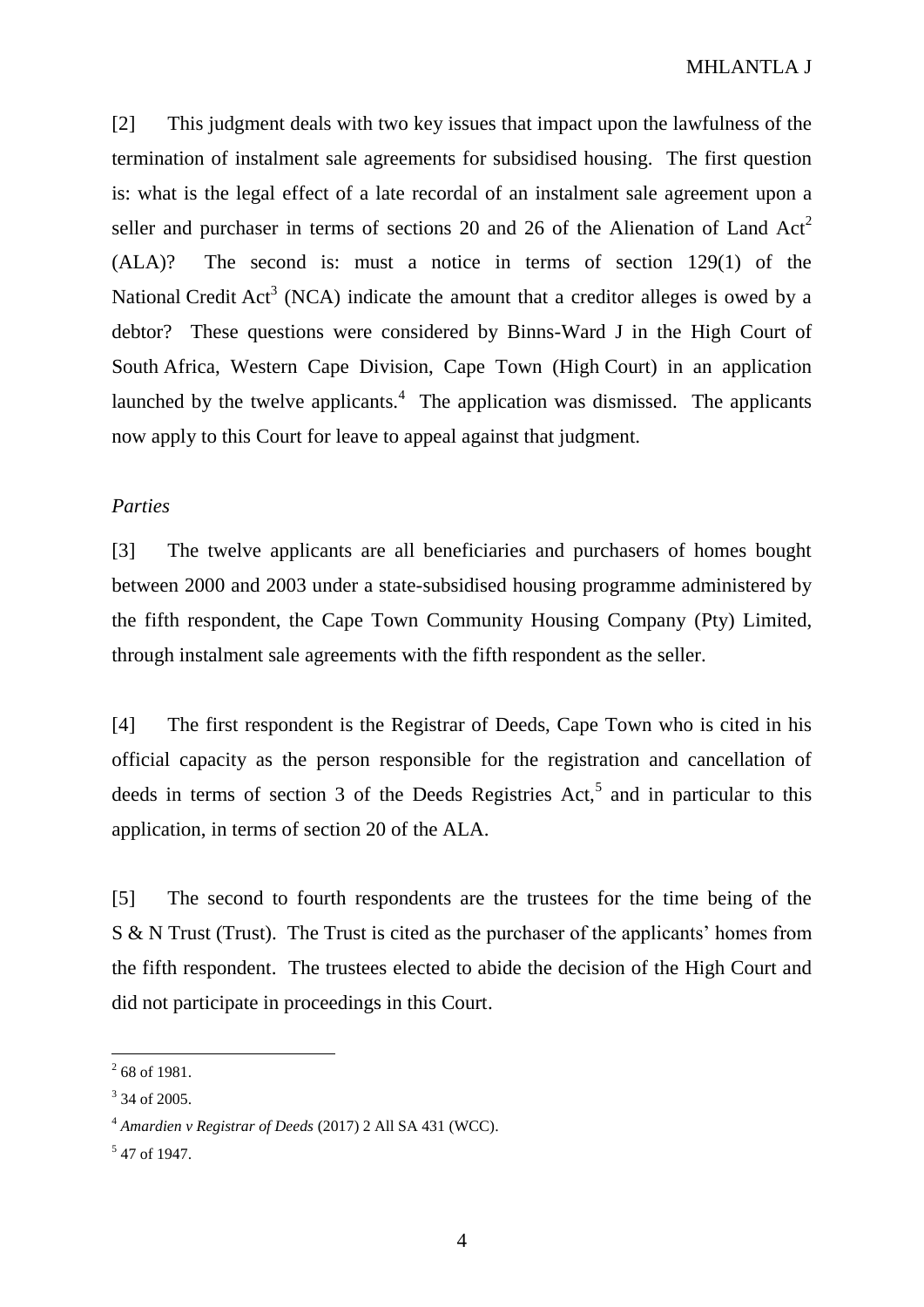[6] The fifth respondent is the Cape Town Community Housing Company (Pty) Limited, a company which is wholly owned by the National Housing Finance Corporation (NHFC). It was set up through a joint venture agreement between the City of Cape Town (City) and the NHFC with the explicit mandate to provide affordable housing to deserving beneficiaries.

[7] The Women's Legal Centre Trust (WLC) has been admitted as amicus curiae. The role of the WLC is to advance and protect the rights of women and girls in South Africa, particularly women who suffer from disadvantage. One of its programmatic focus areas is women's rights to land, housing and property.

[8] The Department of Human Settlements had also been admitted as amicus curiae but withdrew its application, without providing an explanation and without tendering wasted costs.

### *Background facts*

 $\overline{a}$ 

[9] In 1998, the City established a housing initiative to deliver government subsidised housing to poor members of the Cape Town community. The fifth respondent was the driving force for the delivery of the subsidised housing. It receives housing subsidies on behalf of beneficiaries and applies those subsidies towards the construction of new houses. The subsidies are used to reduce the purchase prices of the houses. The applicants were all beneficiaries of government subsidised housing and concluded instalment sale agreements with the fifth respondent as the seller between December 2000 and February  $2001$ .<sup>6</sup> The relevant terms of these agreements are set out in clauses 4, 8 and 17 of the instalment sale agreements. The applicants were, in terms of clause 4, required to make payment in instalments on the last day of each month for a period of four years.

<sup>&</sup>lt;sup>6</sup> It is common cause that the terms of the instalment sale agreements signed by all of the applicants were identical.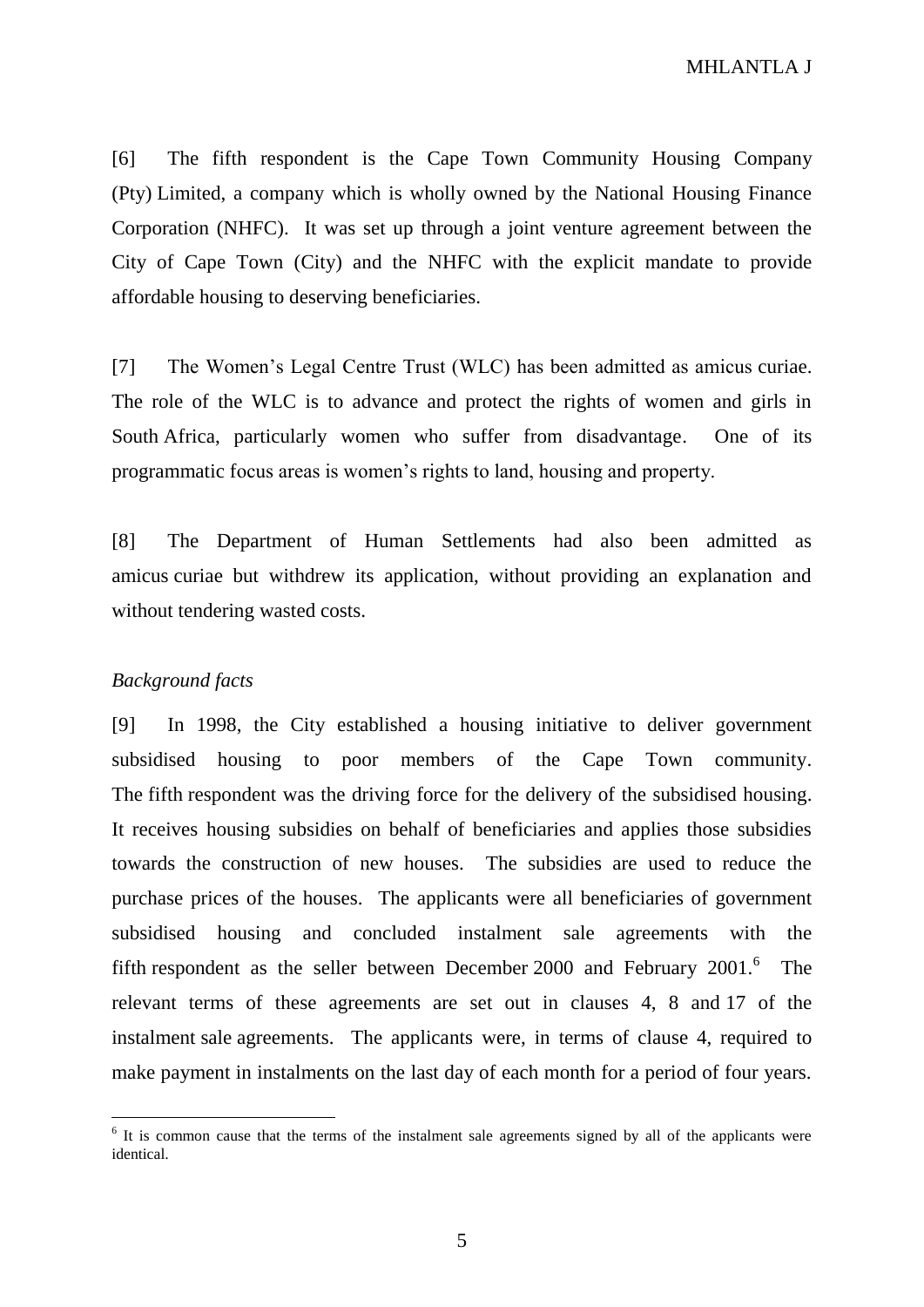Clause 17 sets out the steps to be followed by the seller in the event that the purchaser breached the terms of the agreement or failed to comply with the seller's notice to remedy the breach.

[10] In terms of clause 8, the fifth respondent was obliged to record these agreements with the Registrar of Deeds in accordance with the ALA. This obligation arises from section 20 of the ALA, which is headed "Recording of contract", read with section 26 which places restrictions on the receipt of consideration by virtue of certain deeds of alienation. These sections provide:

" $20(1)(a)$  A seller, whether he is the owner of the land concerned or not, shall cause the contract to be recorded by the registrar concerned in the prescribed manner provided a prior contract in force in respect of the land has not been recorded or is not required to be recorded in terms of this section.

. . .

- 26(1) No person shall by virtue of a deed of alienation relating to an erf or a unit receive any consideration until—
	- (a) such erf or unit is registrable; and
	- (b) in case the deed of alienation is a contract required to be recorded in terms of section 20, such recording has been effected."

[11] The applicants moved into their respective homes at various times between 2000 and 2003, only to discover that the buildings were of an inferior quality. According to the applicants, they spent substantial amounts of money to repair these homes, with little assistance from the fifth respondent. As a result, the applicants paid their instalments with varying levels of regularity. In addition, the applicants advanced the following reasons for this: the instalments due were higher than what the applicants expected, the building standards were of inferior quality; the fifth respondent had failed on numerous occasions to respond to the applicants' complaints, and the fifth respondent had extremely poor accounting and

6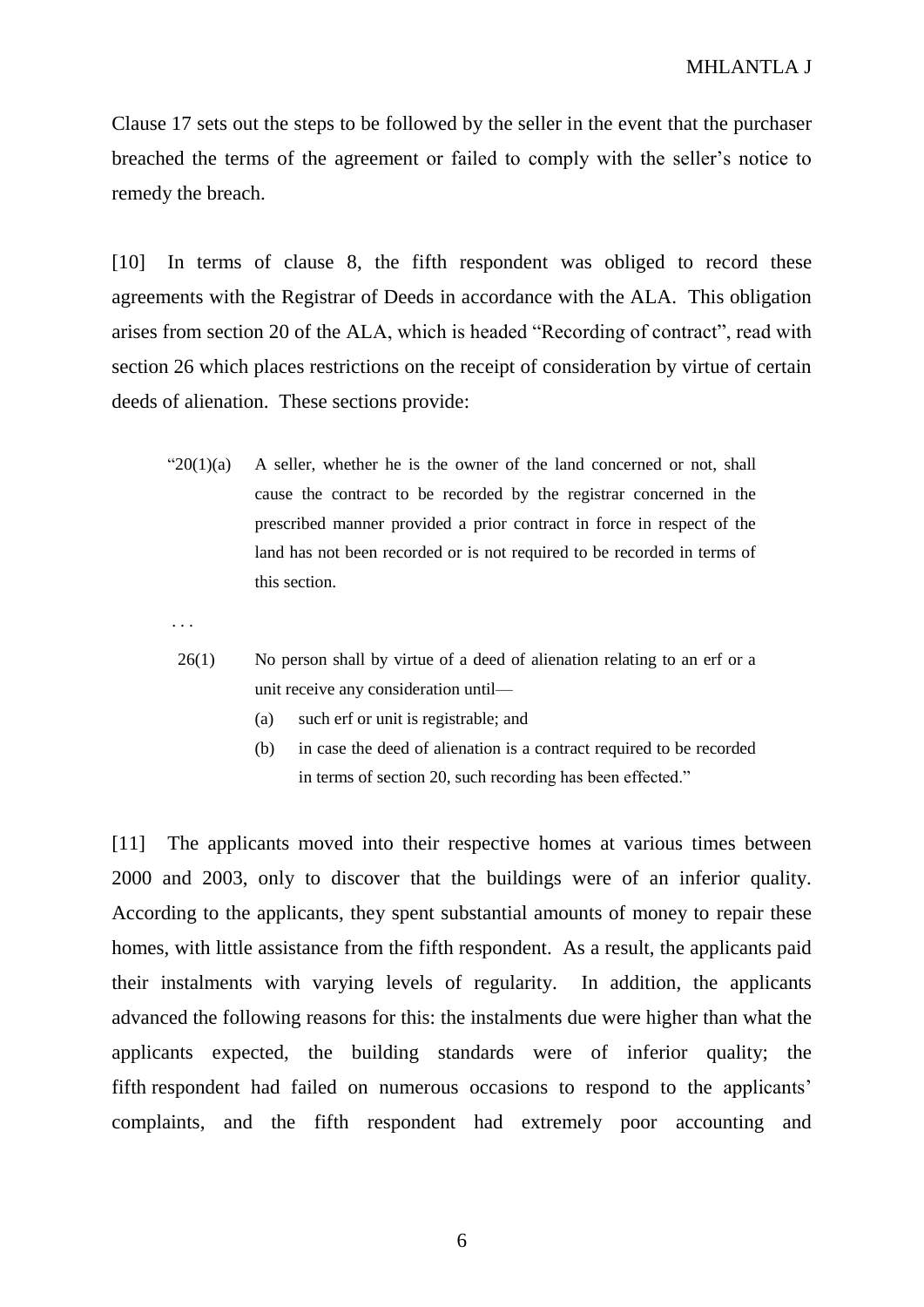record-keeping practices making it onerous for the applicants to calculate the outstanding amounts.

[12] The fifth respondent contends that a programme was undertaken to remedy any defects in the homes for its account. In 2004, the fifth respondent suggested and encouraged the applicants to conclude an affordability scheme in an attempt to resolve the problems regarding irregular payments. Those applicants who elected to do so, concluded addenda to their instalment sale agreements in terms of which the monthly payments were reduced and repaid over a longer period.

[13] The fifth respondent failed in its contractual and statutory duty to record the instalment sale agreements. Despite the ALA's statutory bar, the fifth respondent continued to receive payments from those applicants who continued paying. It eventually recorded each of the instalment sale agreements with the Registrar of Deeds on 1 April 2014 – more than ten years after these agreements were originally concluded.

[14] On 25 April 2014, the fifth respondent sent notices in terms of section  $129(1)^7$ of the NCA (section 129 NCA notices) to the applicants, informing them (amongst other things) that firstly, they were in arrears in terms of their respective instalment sale agreements and provided them with various options to bring the payments up to date. Secondly, the applicants were threatened with the cancellation of the instalment

- (b) subject to section 130(2), may not commence any legal proceedings to enforce the agreement before—
	- (i) first providing notice to the consumer, as contemplated in paragraph (a), or in section 86(10), as the case may be; and
	- (ii) meeting any further requirements set out in section 130."

 $7$  Section 129(1) of the NCA provides as follows:

<sup>&</sup>quot;If the consumer is in default under a credit agreement, the credit provider-

<sup>(</sup>a) may draw the default to the notice of the consumer in writing and propose that the consumer refer the credit agreement to a debt counsellor, alternative dispute resolution agent, consumer court or ombud with jurisdiction, with the intent that the parties resolve any dispute under the agreement or develop and agree on a plan to bring the payments under the agreement up to date; and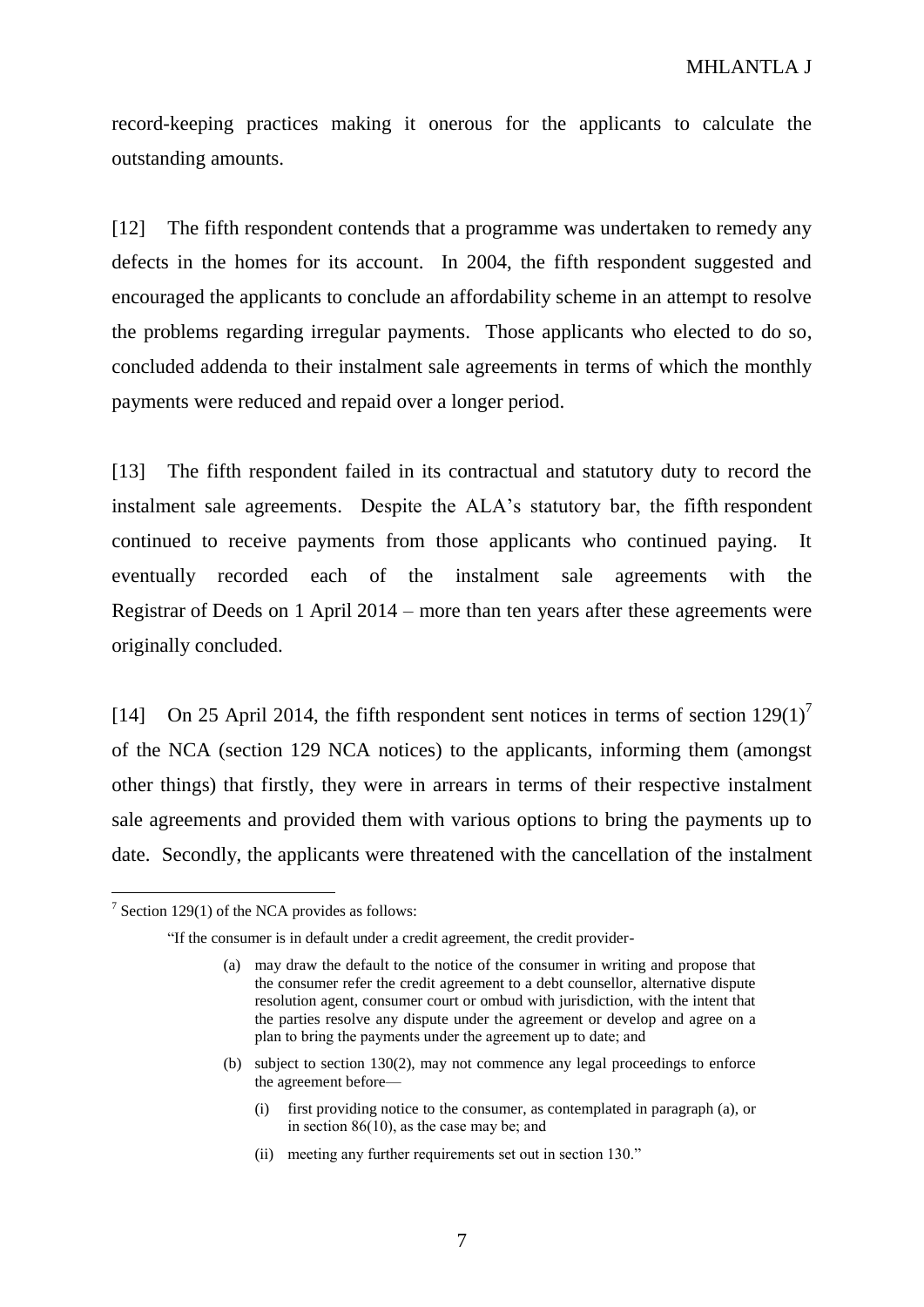sale agreements in the event they failed to respond to the notice within ten days of receipt, and failed to remedy the default of their payment obligations in terms of the instalment sale agreements within 20 days. Lastly, the applicants were informed that their instalment sale agreements had been recorded in terms of section 20 of the ALA.<sup>8</sup> The applicants did not take any steps in response to the section 129 NCA notices.

[15] On 23 June 2014, the fifth respondent sold the applicants' homes to the Trust. At that stage, the fifth respondent had not cancelled the instalment sale agreements, nor had it submitted an application to the Registrar of Deeds for cancellation of the recording of the instalment sale agreements.

[16] The fifth respondent only submitted an application for the cancellation of the instalment sale agreements in April 2015. The Registrar of Deeds cancelled the

 $\overline{a}$ 

. . .

<sup>8</sup> The letter inter alia stated:

<sup>&</sup>quot;In terms of section  $129(1)(a)$  of the National Credit Act, No 34 of 2005, (hereinafter referred to as "the Act") your attention is hereby drawn to the fact that you are in default under the Agreement.

It is proposed that you refer the agreement to debt counselor, alternative dispute resolution agent, Consumer Court or Ombud with jurisdiction within 10 (TEN) business days from receipt hereof with the intent to resolve any dispute under the Agreement and / or to develop a plan, to be agreed upon by our client, to bring the payments under the agreement up to date.

Should you fail to respond to this notice within 10 (TEN) business days from receipt hereof by either rejecting our client's proposal or by failing to respond at all and should you remain in default with your obligations in terms of the Agreement for a period of 20 (TWENTY) business days from the date of default, and further in terms of the agreement, should you not remedy your default within 20 (TWENTY) business days of receipt of this letter, our client will—

<sup>1.</sup> retain all penalty amount that you have paid to it in terms of the Agreement and furthermore our client will institute action against you for the recovery of the amount outstanding under the credit agreement, together with the permissible interest thereon calculated from the due date to the date of final payment, legal and other charges under the National Credit Act that are due and owing to our client, and

<sup>2.</sup> proceed to cancel the installment purchase agreement if necessary, institute legal action for your ejectment and repossession of the repossession of the property together with legal costs thereof.

Kindly be advised that the Instalment Purchase Agreement has been recorded as required in terms of section 20 of the Alienation of Land Act 68 of 1981."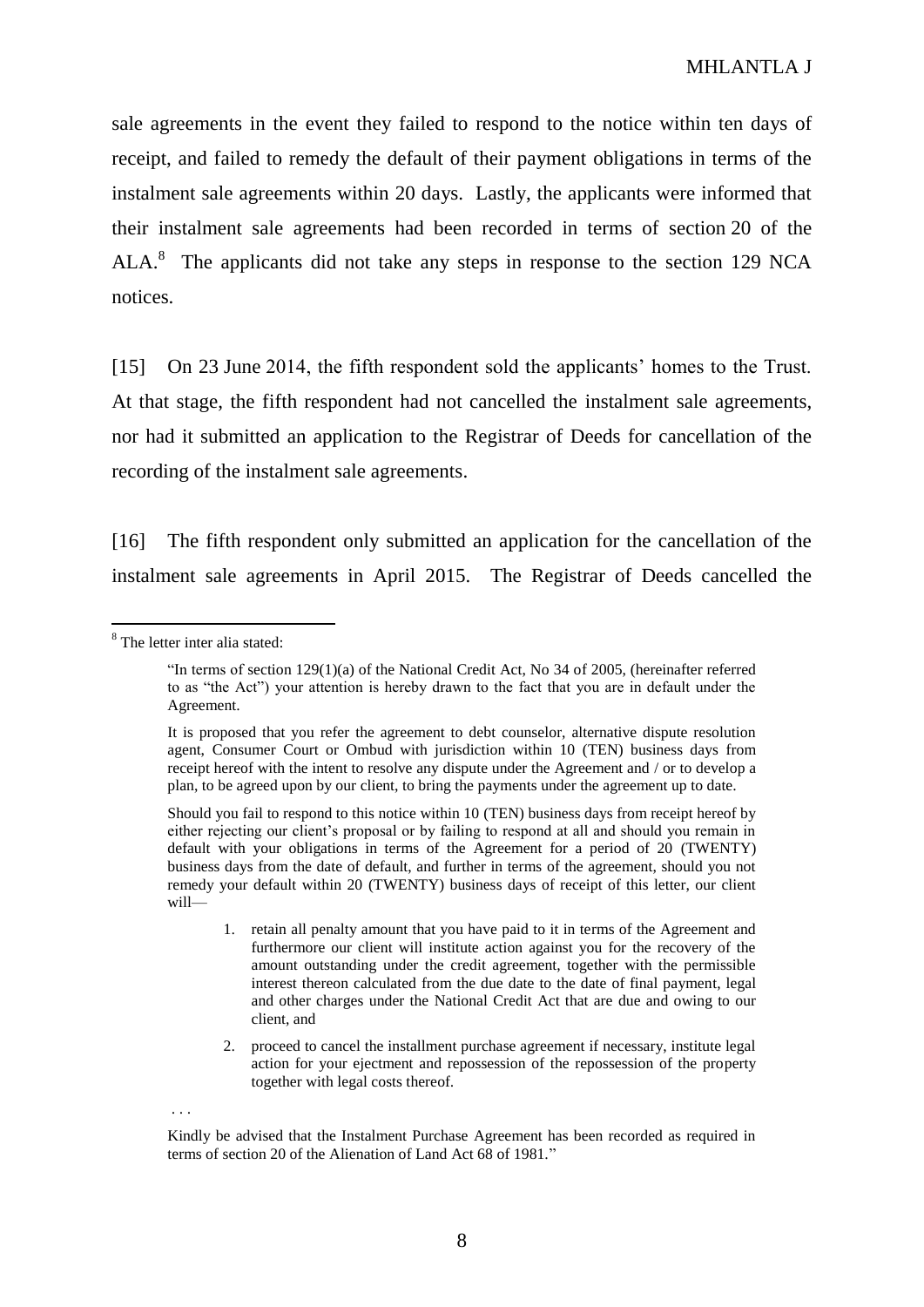recording of these agreements on 4 May 2015. On 5 May 2015, the properties were transferred to the Trust.

[17] Following this, the Trust instituted eviction proceedings against the second to sixth applicants in the Mitchells Plain Magistrates' Court, Cape Town and expressed an intention to evict the seventh to twelfth applicants. The eviction applications have been postponed pending the outcome of this application.

### *Litigation history*

### *In the High Court*

[18] In 2016, the applicants launched an application in the High Court against the respondents. They sought a declarator that the actions of the fifth respondent in cancelling the instalment sale agreements had been unlawful. They also sought the review and setting aside of the cancellation of these agreements by the Registrar of Deeds; and a declarator that the subsequent sale of the properties by the fifth respondent to the Trust was unlawful and hence void.

[19] The High Court considered three issues: (a) whether the applicants had been in breach of their payment obligations under their respective instalment sale agreements; (b) whether the applicants had been given notice in terms of section 129(1) of the NCA; and (c) assuming notice had been given, whether the extent of arrears had been indicated.

[20] On the first question, the High Court held that although the instalments had not been due and payable until the instalment sale agreements were recorded, that did not prevent them from becoming due. The Court held that the effect of section 26 of the ALA was only to prevent the creditor from receiving consideration until it had attended to promptly recording the instalment sale agreements. It did not affect the terms of the agreements and accordingly did not prevent the amounts from becoming due under the instalment sale agreements. The High Court held that at the moment of

9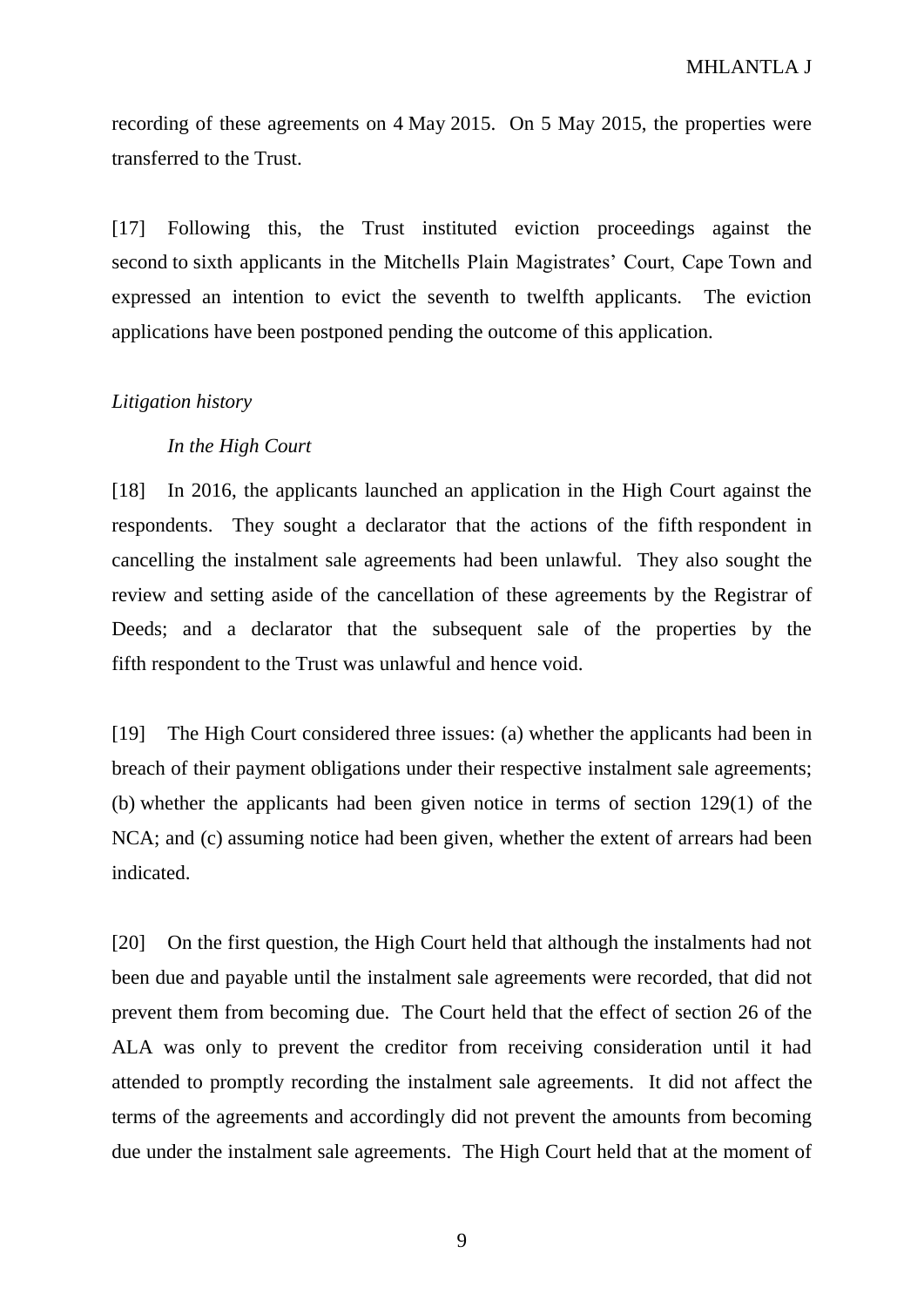recordal, all the outstanding amounts became immediately payable and since the applicants were in arrears under the instalment sale agreements and accordingly in default thereof, these agreements were amenable to cancellation by the fifth respondent.

[21] Regarding the alleged conflict between the NCA and the ALA, the High Court held that section 129(1) of the NCA substantively overrides section 19 of the ALA. It noted that while section 19 of the ALA is plainly equivalent to section 129 read with section 130 of the NCA, they inconsistently provided for notice to be given as the sections required different numbers of days' notice before cancellation for breach of agreement can be effected. The Court thus held that section 172(1) of the NCA read with Schedule 1 provides that where there is a conflict, the NCA prevails over those of Chapter II of the ALA. In the result, the High Court held that the fifth respondent was permitted to cancel the agreement subject to compliance with only section 129(1) of the NCA and not section 19 of the ALA.

[22] In respect of the delivery of the section 129 NCA notices to the applicants, the High Court relied on *Sebola*<sup>9</sup> and *Kubyana*<sup>10</sup> and held that the evidence provided by the fifth respondent was sufficient to place the burden on the applicants to adduce evidence to show that delivery of the notice was not effective. The High Court further held that the applicants failed to adduce this evidence.

[23] On the question of whether the extent of the arrears had been indicated, the High Court held that it was not essential for the section 129 NCA notices to set out the amounts in which the applicants were in arrears. The High Court held that the applicants' counsel did not refer to any authority in support of the argument that particulars of the arrears were an essential ingredient of a section 129 NCA notice, nor were there any provisions in the NCA or the regulations thereto that required this.

<sup>9</sup> *Sebola v Standard Bank of South Africa Ltd* [2012] ZACC 11; 2012 (5) SA 142 (CC); 2012 (8) BCLR 785 (CC).

<sup>10</sup> *Kubyana* above n 1.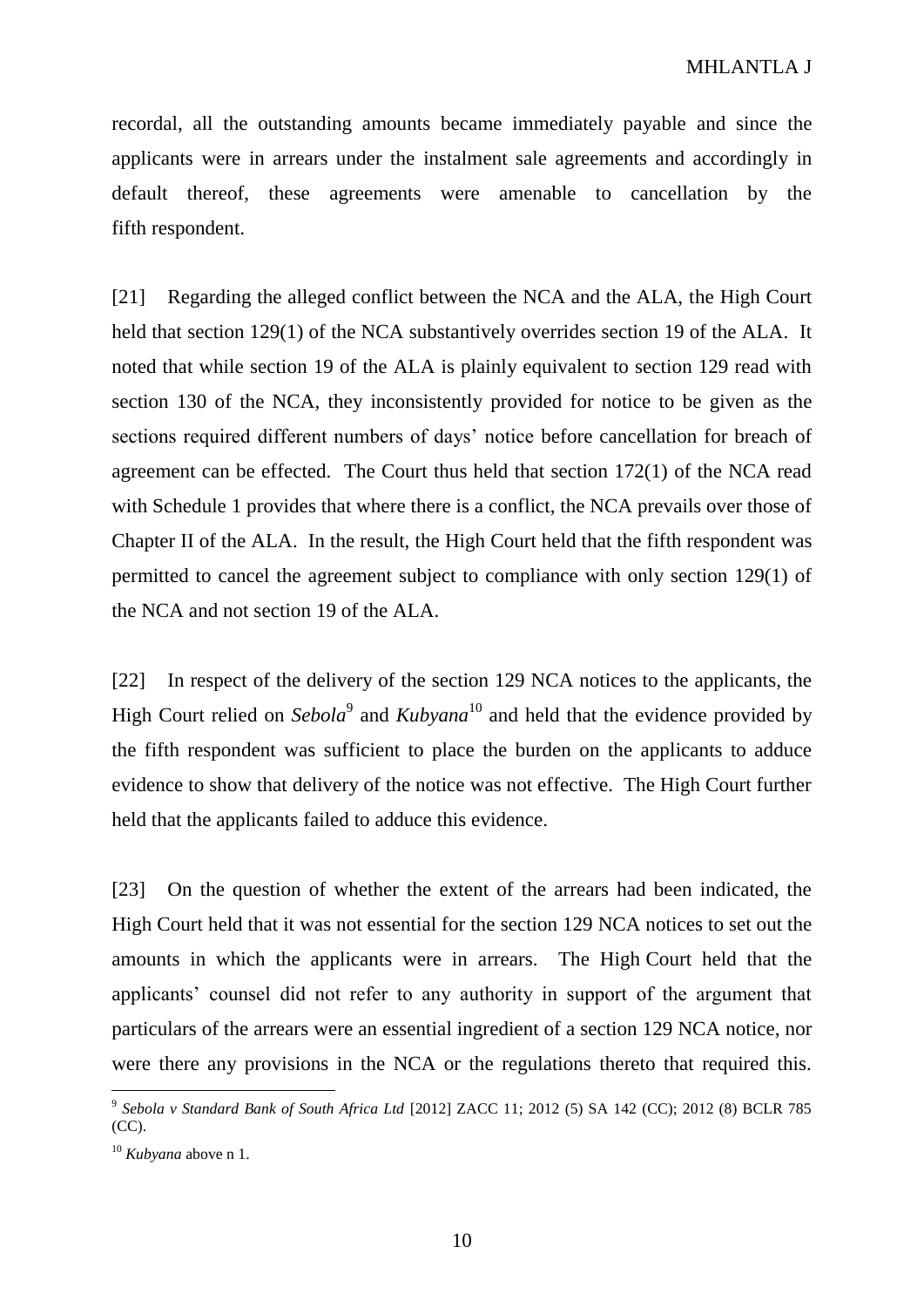The Court further held that the legislative purposes set out in section 3 of the NCA would not be frustrated if the particulars of the arrears were not included.

[24] The High Court relied on *Phone-A-Copy*<sup>11</sup> and held that "the applicants were, notionally at least, in as good a position to determine for themselves how much they owed under the agreements". Furthermore, if the applicants were uncertain about the amounts, the notice afforded them the opportunity (directly or through an intermediary) to make the necessary enquiries or engage with the substantive issue. If the amount was lacking information that the applicants required, the fifth respondent would have been bound to provide it upon request.

[25] The High Court thus dismissed the application with costs. An application for leave to appeal was also subsequently dismissed.

### *In the Supreme Court of Appeal*

[26] Aggrieved by the decision of the High Court, the applicants petitioned the Supreme Court of Appeal for leave to appeal. On 28 July 2017, that application was dismissed. The applicants now seek the leave of this Court to appeal the decision of the High Court.

### *In this Court*

- [27] This Court has to consider the following issues:
	- (a) Should leave to appeal be granted?
	- (b) What is the effect on the purchaser's obligations of the seller's failure to record an instalment sale agreement as required by section 20 of the ALA?

<sup>11</sup> *Phone-A-Copy Worldwide (Pty) Ltd v Orkin* 1986 (1) SA 729 (A); [1986] 2 All SA 12 (A) (*Phone-A-Copy*). In this case, the seller had sent a letter of demand which did not specify the amount. The Appellate Division held that the absence of the specific amount was not fatal to the notice and the seller merely had to inform the purchaser of the failure to pay the balance of the purchase price and interest. The balance was readily capable of ascertainment by both the purchaser and the seller.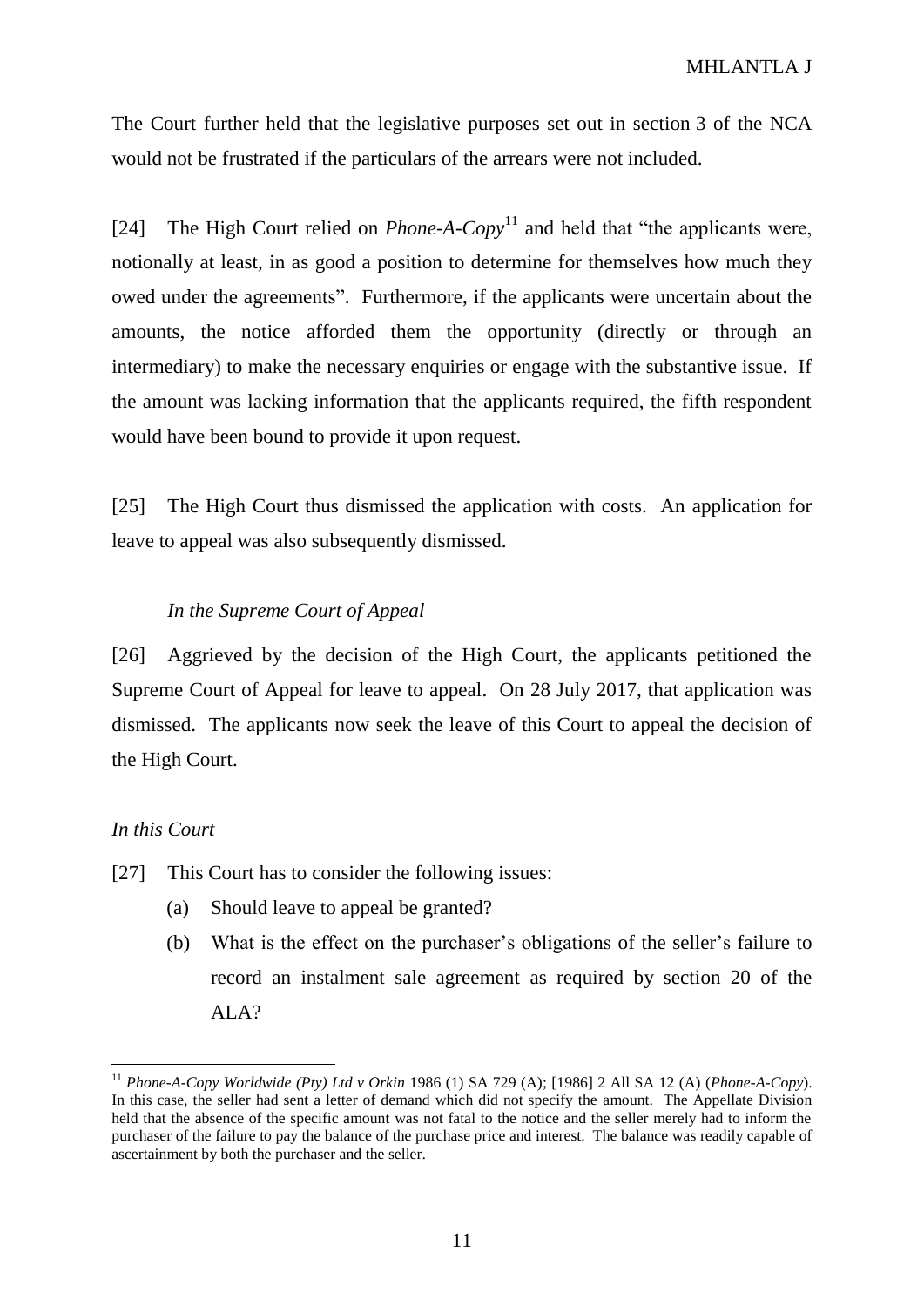- (c) Does section 129(1) of the NCA require a credit provider to state the amount alleged to be owing in the notice it sends to the consumer?
- (d) Should the new evidence that the fifth respondent seeks to have admitted in this Court be admitted?
- (e) What is the appropriate remedy in this case?

# *Leave to appeal*

[28] We are called upon to interpret section 129(1) of the NCA and sections 19, 20 and 26 of the ALA. This Court's jurisdiction is engaged because the statutory interpretation of these provisions raises a constitutional issue directly pertaining to section 26 of the Bill of Rights and has a significant effect on the applicants' right of access to housing.<sup>12</sup> This Court has also previously held that the interpretation of section 129(1) of the NCA raises a constitutional issue.<sup>13</sup> Furthermore, the matter raises an arguable point of law of general public importance which ought to be considered by this Court. There are also reasonable prospects of success. It is thus in the interests of justice that leave to appeal should be granted.

# *Merits of appeal*

 $\overline{a}$ 

# *What is the effect of the late recordal?*

[29] In order to determine the effect on the purchaser's obligations, the following legal questions must be answered: firstly, at what point are the purchaser's obligations, in relation to late recordal of agreements in terms of section 20 of the ALA, activated? This has implications for the cancellation of the instalment sale agreements by the fifth respondent. Secondly, can notice of recordal and cancellation of agreement be provided at the same instance? Thirdly, which provisions of the NCA and ALA govern cancellation as a remedy?

<sup>12</sup> Section 167(3)(b)(i) of the Constitution. See also *Mankayi v AngloGold Ashanti Ltd* [2011] ZACC 3; 2011 (3) SA 237 (CC); 2011 (5) BCLR 453 (CC) at paras 13-9; and *Alexkor Ltd v Richtersveld Community* [2003] ZACC 18; 2004 (5) SA 460 (CC); 2003 (12) BCLR 1301 (CC) at paras 27-8.

<sup>13</sup> *Kubyana* above n 1 at para 17. This ratio was followed in *Nkata v FirstRand Bank of South Africa Limited* [2016] ZACC 12; 2016 (4) SA 257 (CC); 2016 (6) BCLR 794 (CC) at para 33.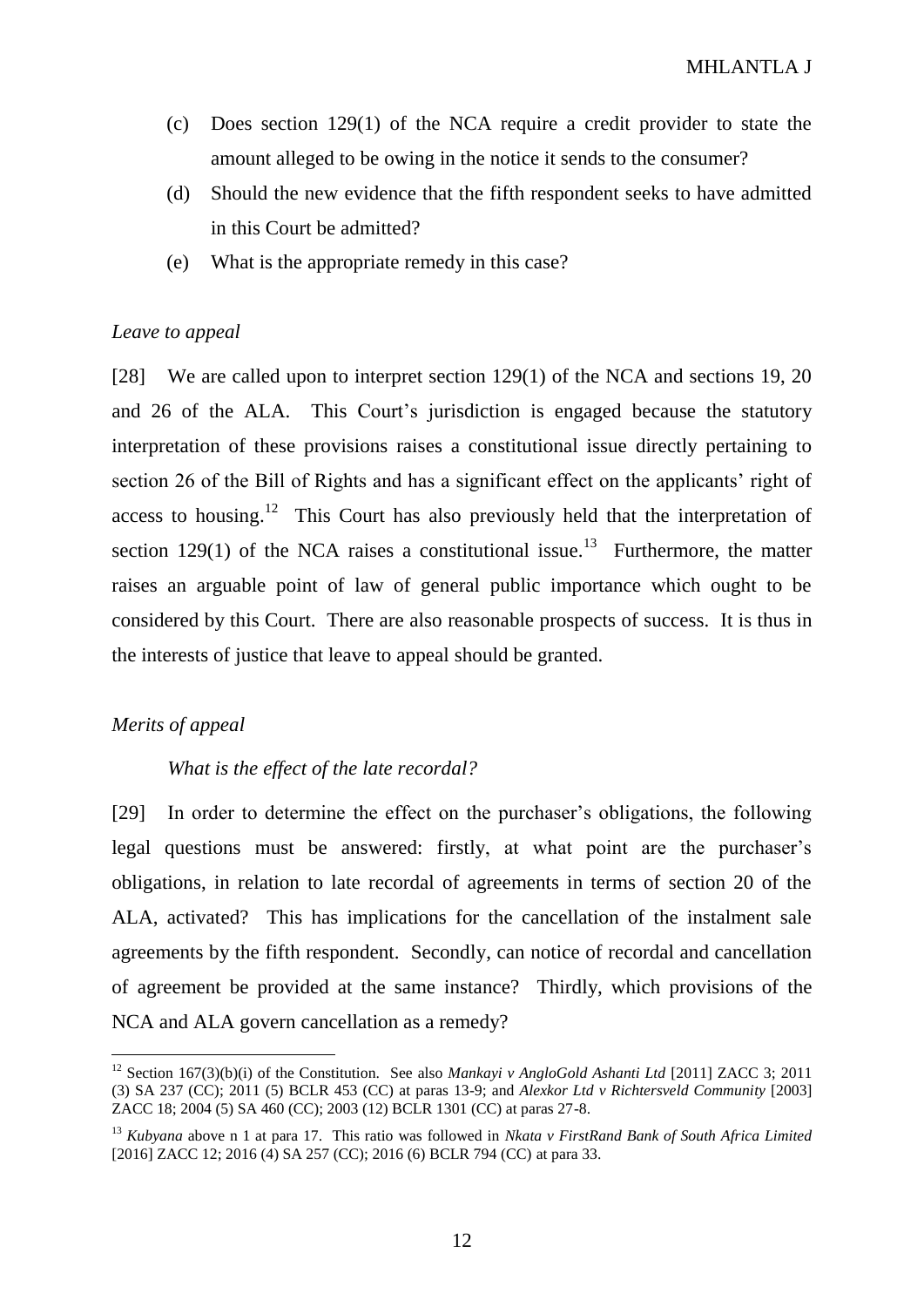MHLANTLA J

#### *Submissions by the parties*

[30] The applicants submit that they could not have been in arrears or in default when they were informed that the instalment sale agreements had been recorded because the fifth respondent was only entitled to receive consideration after the recordal of these agreements. The fifth respondent failed to inform them of the exact date of the recordal until service of the section 129 NCA notices, and the applicants were thus unable to ascertain when the debt became due and payable, and therefore unable to make payments as required.

[31] The fifth respondent submits that the effect of the late recordal of an instalment sale agreement is that it constitutes the fulfilment of a suspensive condition. Further, that when the condition is fulfilled, the payment of the instalments become unconditional. The fifth respondent contends that fulfilment of this condition does not create a new obligation but causes contractual obligations created under the instalment sale agreement to become due retroactively. Thus, when the condition is fulfilled, a notice of recordal need not be given.

[32] The WLC submitted that the late recordal and subsequent cancellation diminishes women's access to security of tenure and infringes their right of access to adequate housing. Furthermore, it impacts on the ability of women to access alternative subsidies under the government's housing scheme.

### *When is the purchaser's debt obligation activated?*

 $\overline{a}$ 

[33] The issue of when a debt is due has been considered by this Court most recently in *Makate*, where this Court held that "debts become due when they are immediately claimable or recoverable".<sup>14</sup>

<sup>14</sup> *Makate v Vodacom Ltd* [2016] ZACC 13; 2016 (4) SA 121 (CC); 2016 (6) BCLR 709 (CC) at para 188.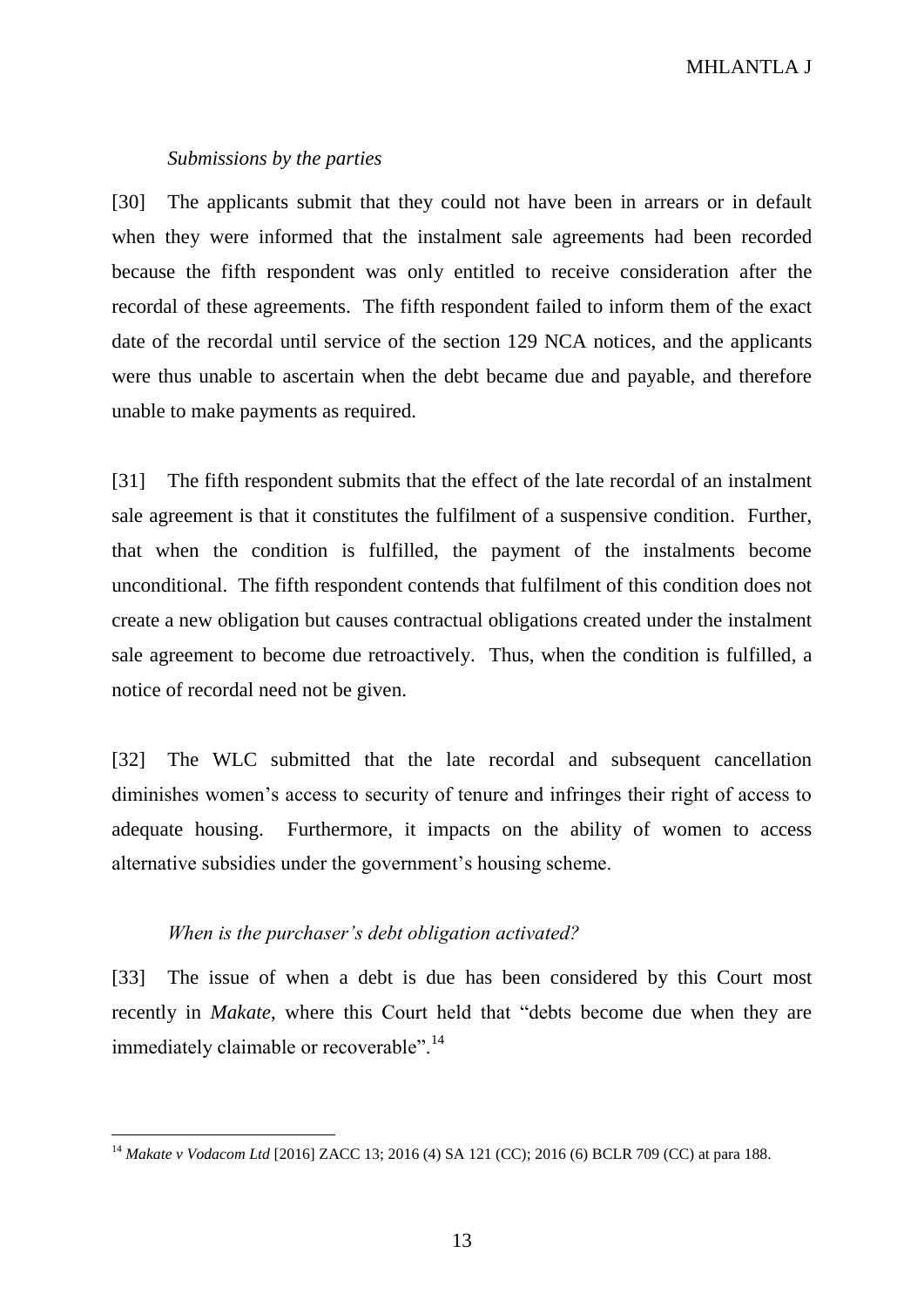#### MHLANTLA J

#### [34] In *Mdeyide*, this Court held:

 $\overline{a}$ 

"A *debt is due* when it is 'immediately claimable or recoverable'. In practice this will often coincide with the date upon which the debt arose, although this is not necessarily always so. In terms of section 12(3) of the [Prescription Act 68 of 1969], a debt is deemed to be due when a creditor has knowledge of the identity of the debtor and of the facts from which the debt arises. A creditor is deemed to have the required knowledge if she or he could have acquired it by exercising reasonable care. Furthermore, section 13 provides for circumstances in which the completion of prescription is delayed, for example, when the creditor is a minor, insane, or outside the Republic, or in certain other circumstances."<sup>15</sup> (Footnotes omitted.)

[35] It is only after the debt becomes due that the debtor has an obligation to make payment or perform, and the creditor acquires the right to demand performance or payment at any time. In *Trinity Asset Management*, this Court held:

"The necessity of a demand to place a debtor in mora in relation to an obligation where no time for performance has been stipulated, does not detract from the conclusion that specific performance of the obligation is available at any time at the option of the creditor. The exigibility of the primary performance obligation in terms of the agreement stands apart from the creation of a secondary obligation flowing from a breach of contract . . . . Where does this leave [the time clause] of the loan agreement? The clause is not a 'condition precedent' or suspensive condition. It did not suspend the operation of the contract itself, because the loans were advanced. And it did not suspend the exigibility of repayment, because the lender could at any time make demand for repayment on 30 days' notice. Nor is it a time clause 'by virtue of which the creditor grants to the debtor a period within which the latter may discharge his obligation . . . or by which the operation of the contract is restricted to a certain time'.To repeat: the lender could at any time demand repayment. Even if the 30-day demand clause was not a part of the loan agreement, the lender would still have had to place the borrower in mora. A mora demand for repayment must be reasonable, but parties may determine the reasonableness of the period by agreement. That is what happened here . . . . Specific performance for repayment of the loan

<sup>15</sup> *Road Accident Fund v Mdeyide* [2010] ZACC 18; 2011 (2) SA 26 (CC); 2011 (1) BCLR 1 (CC) (*Mdeyide*) at para 13.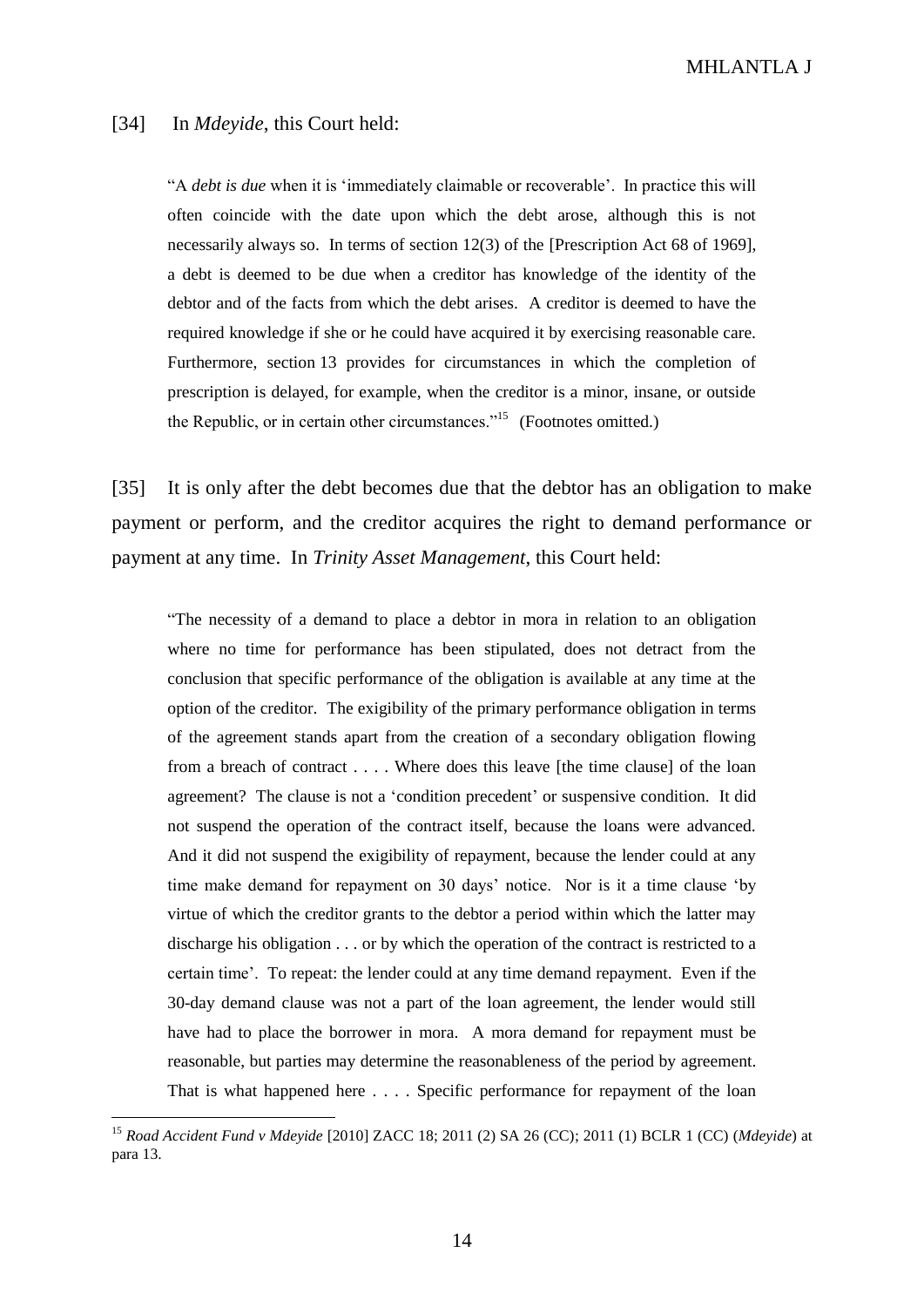could have been claimed by [the applicant] immediately upon conclusion of the loan agreement. That is when it became due. There is no underlying injustice in the sense that it was prevented by the clause from enforcing repayment of the loan at any time it wished to do so."<sup>16</sup>

[36] It follows that where there is no additional statutory protection offered – like the requirement for an agreement to be recorded before payment of any instalment – the debt becomes due and payable automatically upon the conclusion of the agreement. It is only subject to terms of the agreement or being placed in mora for the purposes of the cancellation of the agreement.

### *Is notice of the recordal necessary before a section 129 NCA notice?*

[37] The answer to this question depends on what the seller relies on as the default. If it is non-payment in order to claim proper payment as specific performance, then in accordance with *Trinity Asset Management*, the instalments are immediately due and payable and the notice in respect of that default will not be premature. However if the purpose of the section 129 NCA notice is not to claim payment but cancellation, it is premature.

[38] Where there is a statutory requirement that an agreement must be recorded, the correct position is that the payments become due and payable only upon recordal of that agreement. In terms of the ALA, section 26 provides a clear textual statutory bar to the seller receiving payments ("consideration") in the event of non-recordal of the agreement, in the form of criminal liability. It reads:

- "(1) No person shall by virtue of a deed of alienation relating to an erf or a unit receive any consideration until—
	- (a) such erf or unit is registrable; and

 $\overline{a}$ 

(b) in case the deed of alienation is a contract required to be recorded in terms of section 20, such recording has been effected.

<sup>16</sup> *Trinity Asset Management (Pty) Limited v Grindstone Investments 132 (Pty) Limited* (*Trinity Asset Management*) [2017] ZACC 32; 2018 (1) SA 94 (CC); 2017 (12) BCLR 1562 (CC) at paras 160-3.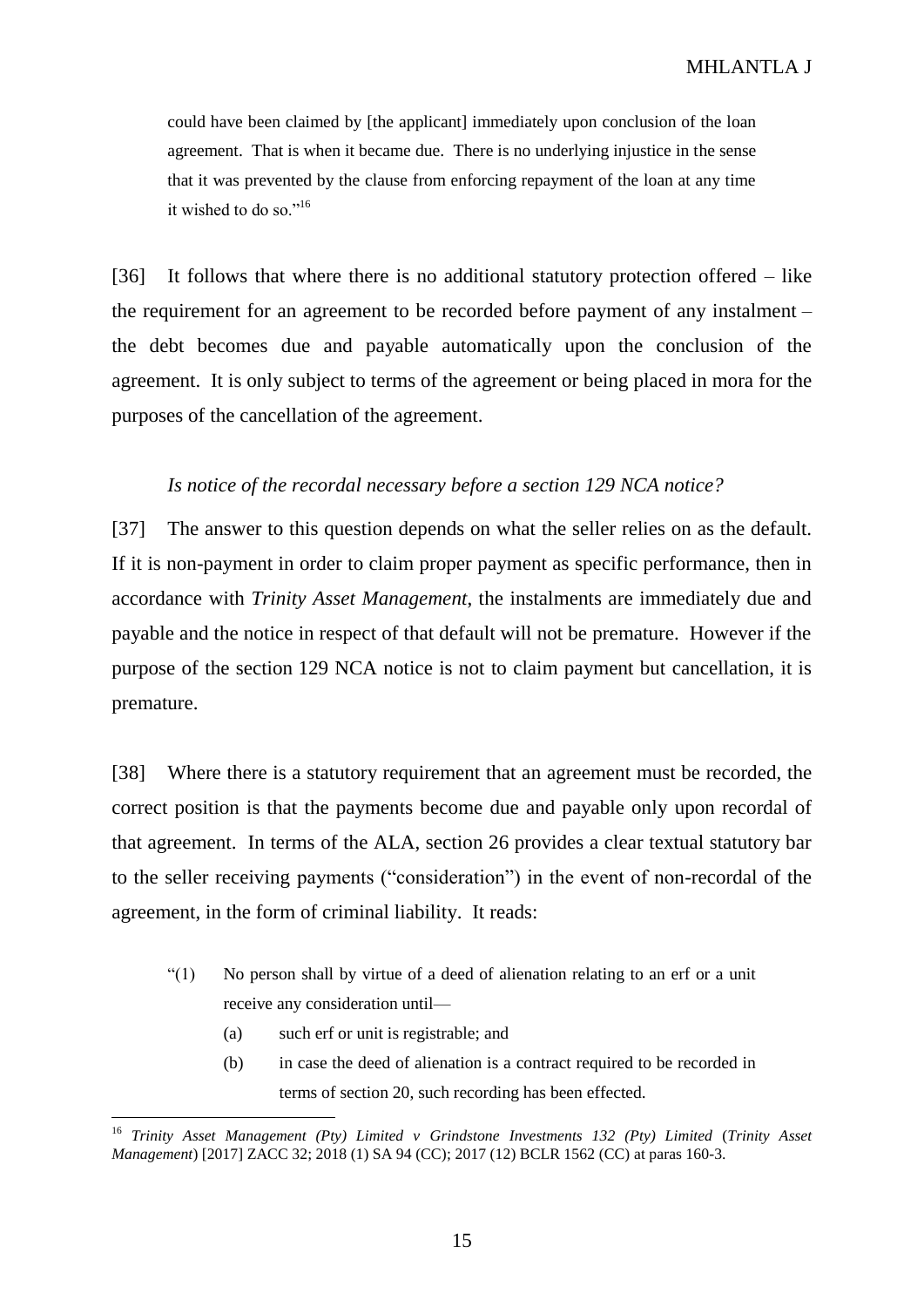(2) Any person who contravenes the provisions of subsection (1) shall be guilty of an offence and liable on conviction to a fine not exceeding R1 000 or to imprisonment for a period not exceeding one year or to both such fine and such imprisonment."

[39] The purchaser is under a natural obligation to make payment,  $17$  but that obligation cannot be enforced until the recordal takes place. Considering that the responsibility to record primarily rests with the seller, in most cases the information relating to the date of registration of the instalment sale agreement would be known by the seller. Therefore, it would be incumbent upon the seller to notify the purchaser when the agreement has been recorded so that the purchaser can make the necessary payments. The seller when making demand for payment must also afford the purchaser an opportunity to pay what is due within a reasonable time.

[40] It is only in the event that the purchaser fails to make payment after the debt becomes due and payable, that the seller will additionally be entitled to claim cancellation of the agreement.

### *How do the provisions of the NCA and ALA govern claims for cancellation?*

[41] In *Wary Holdings*, this Court held that statutes must be interpreted with due regard to their purpose and within their context.<sup>18</sup> The purpose of the ALA is to regulate the alienation of land in certain circumstances, and also to fulfil the need for protection of vulnerable purchasers and imbuing good faith and fairness into contractual relationships relating to land. The ALA sets out requirements for, amongst others, the cancellation of credit agreements for the sale of land through instalment sale agreements. Section 19 limits the seller's right to take immediate and

<sup>17</sup> *Allison v Massel and Massel* 1954 (4) SA 569 (TPD) at 576C-D.

<sup>18</sup> *Wary Holdings (Pty) Ltd v Stalwo (Pty) Ltd* [2008] ZACC 12; 2009 (1) SA 337 (CC); 2008 (11) BCLR 1123 (CC) at para 61. See also *African Christian Democratic Party v Electoral Commission* [2006] ZACC 1; 2006 (3) SA 305 (CC); 2006 (5) BCLR 579 (CC) at paras 21-8; and *Bato Star Fishing (Pty) Ltd v Minister of Environmental Affairs and Tourism* [2004] ZACC 15; 2004 (4) SA 490 (CC); 2004 (7) BCLR 687 (CC) at para 91.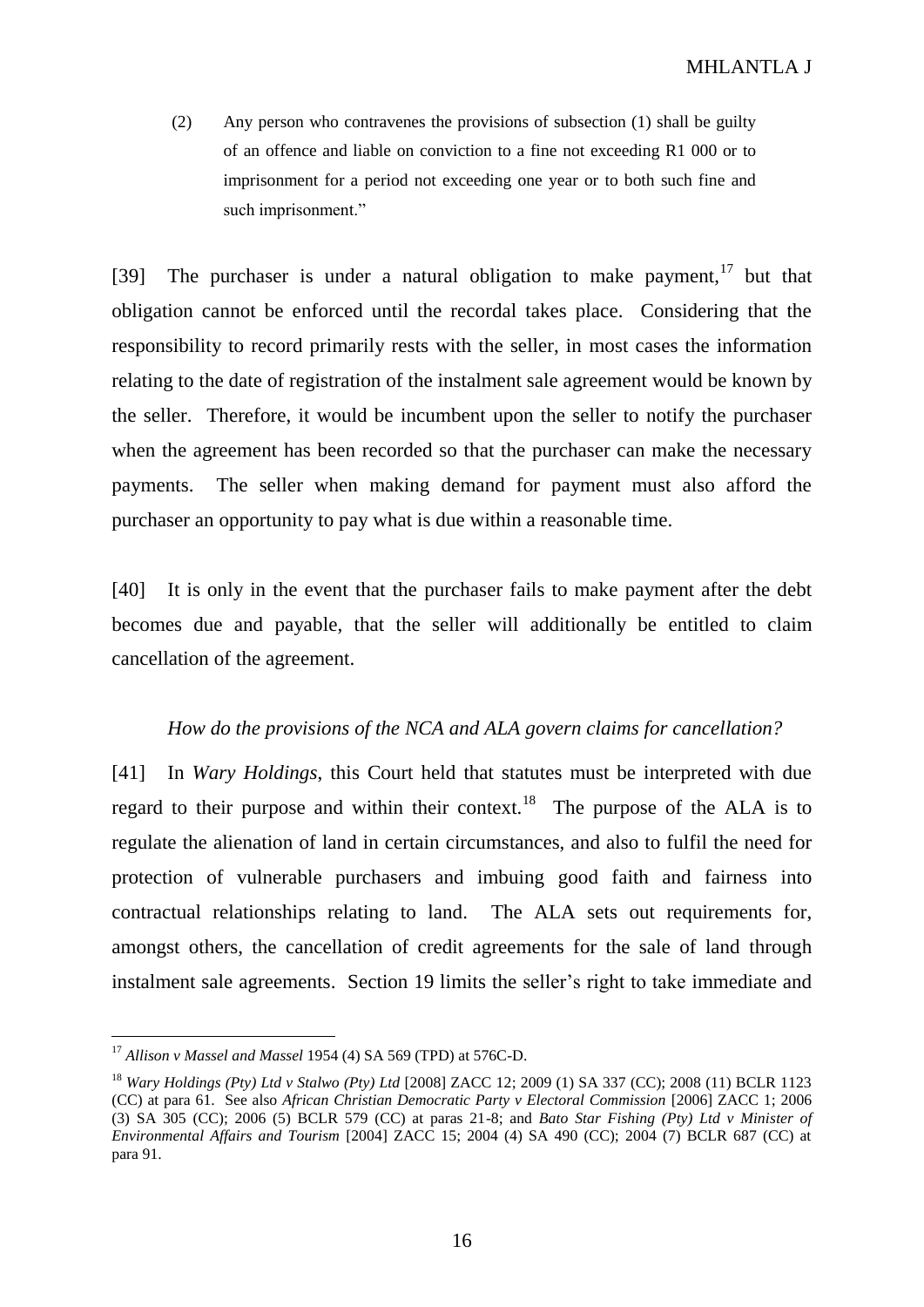unilateral action by providing for certain steps to be taken before it can cancel an agreement concluded with a purchaser. This section provides:

- $\binom{10}{1}$  No seller is, by reason of any breach of contract on the part of the purchaser, entitled—
	- (a) to enforce any provision of the contract for the acceleration of the payment of any instalment of the purchase price or any other penalty stipulation in the contract;
	- (b) to terminate the contract; or
	- (c) to institute an action for damages, unless he has by letter notified the purchaser of the breach of contract concerned and made demand to the purchaser to rectify the breach of contract in question, and the purchaser has failed to comply with such demand.
- (2) A notice referred to in subsection (1) shall be handed to the purchaser or shall be sent to him by registered post to his address referred to in section 23 and shall contain—
	- (a) a description of the purchaser's alleged breach of contract;
	- (b) a demand that the purchaser rectify the alleged breach within a stated period, which, subject to the provisions of subsection (3), shall not be less than 30 days calculated from the date on which the notice was handed to the purchaser or sent to him by registered post, as the case may be; and
	- (c) an indication of the steps the seller intends to take if the alleged breach of contract is not rectified.
- (3) If the seller in the same calendar year has so handed or sent to the purchaser two such notices at intervals of more than 30 days, he may in any subsequent notice so handed or sent to the purchaser in such calendar year, make demand to the purchaser to carry out his obligation within a period of not less than seven days calculated from the date on which the notice was so handed or sent to the purchaser, as the case may be.
- (4) Subsection (1) shall not be construed in such a manner as to prevent the seller from taking steps to protect the land and improvements thereon or, without or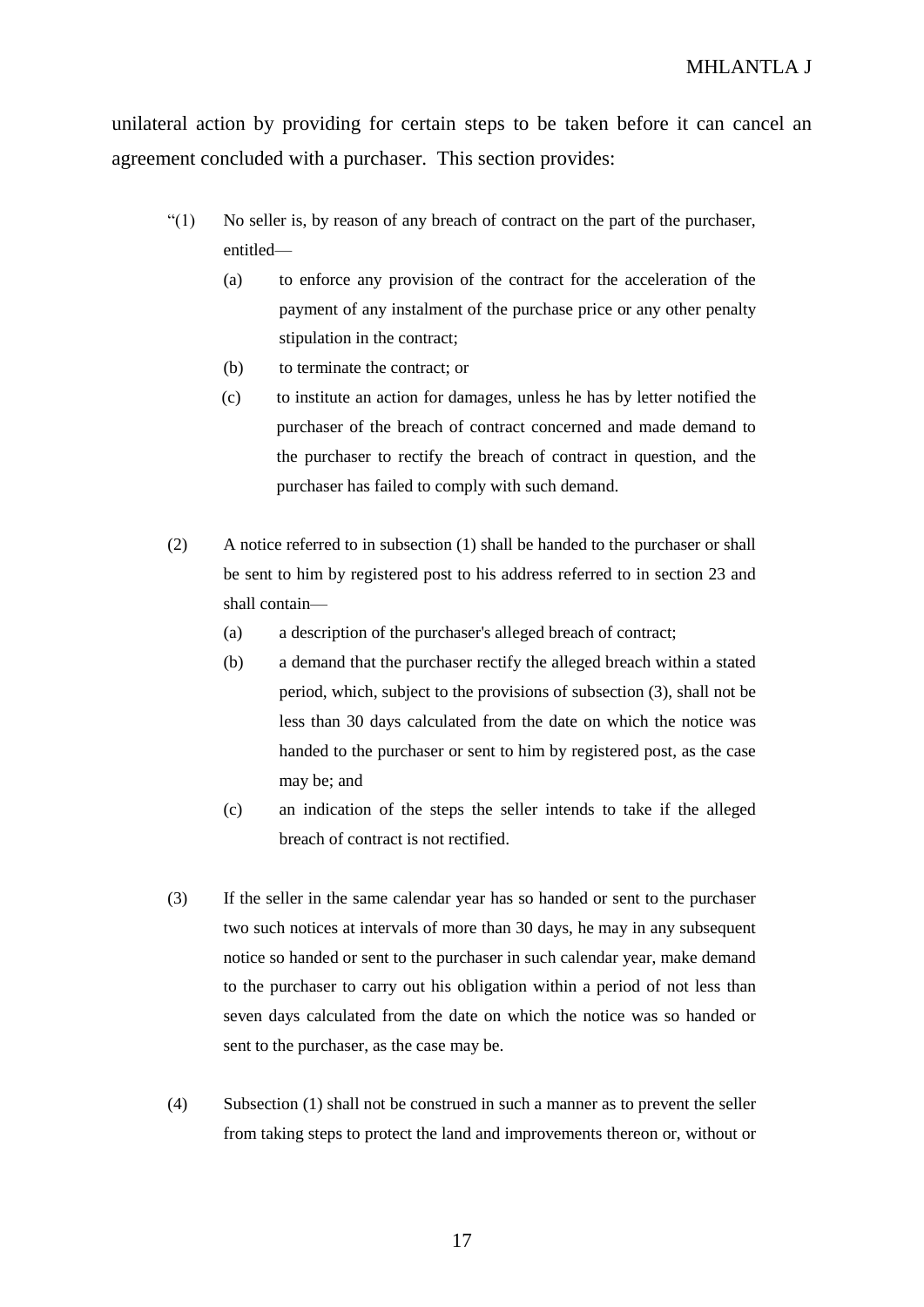after notice as required by the said subsection, from claiming specific performance."

[42] The NCA, on the other hand, is a legislative effort to regulate and improve relations between consumers and providers of credit.<sup>19</sup> It was enacted to ensure that credit is available to vulnerable sections of society who would not otherwise be able to afford it. In line with its purpose of providing consumers with adequate knowledge of debt management, the NCA affords debtors further protection before cancellation or other legal remedies can be enforced in the courts by creditors. This is evident from the text of section 129(1) of the NCA. It reads—

- "(1) If the consumer is in default under a credit agreement, the credit provider—
	- (a) may draw the default to the notice of the consumer in writing and propose that the consumer refer the credit agreement to a debt counsellor, alternative dispute resolution agent, consumer court or ombud with jurisdiction, with the intent that the parties resolve any dispute under the agreement or develop and agree on a plan to bring the payments under the agreement up to date; and
	- (b) subject to section 130(2), may not commence any legal proceedings to enforce the agreement before—
		- (i) first providing notice to the consumer, as contemplated in paragraph (a), or in section 86(10), as the case may be; and
		- (ii) meeting any further requirements set out in section 130."

[43] Section 19 of the ALA limits the right of the seller to take legal action and outlines those limitations. On the other hand, section 129(1) of the NCA specifies certain obligations the creditor must fulfil before it can proceed to the stage of legal enforcement or unilateral cancellation. The purchaser has to be afforded an opportunity to consider certain steps. Therefore, the requirements of the ALA and the NCA do not conflict, and there is no need to have recourse to Schedule 1 of the NCA. In fact, in instances where they both apply, they can and should be read together:

<sup>19</sup> *Sebola* above n 9 at paras 39-41.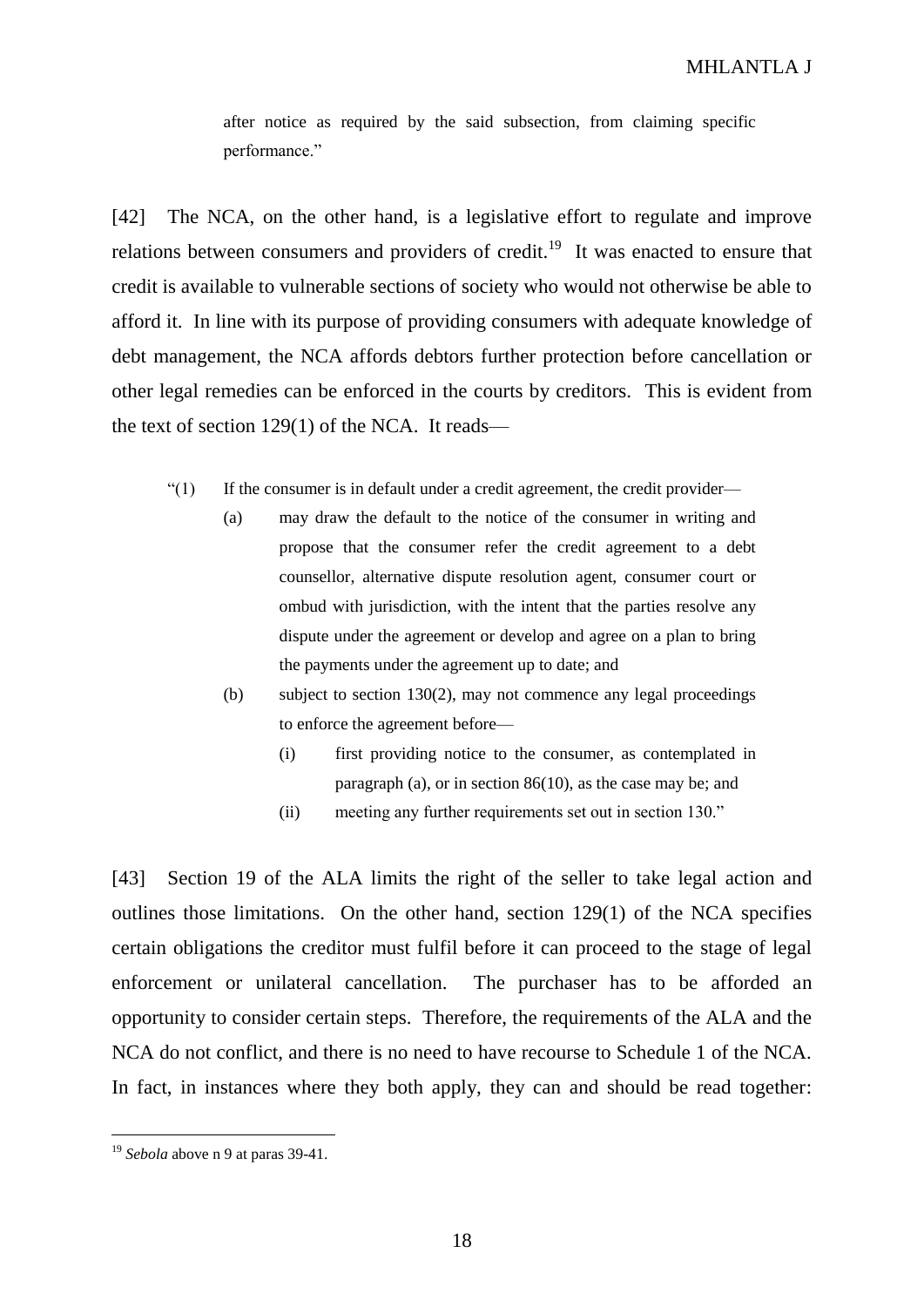a seller must comply with the NCA in informing the purchaser of the default, and they must inform a purchaser in terms of section 19 if they are going to rely on the remedies in terms thereof if entitled to do so. The two pieces of legislation, specifically sections 19 of the ALA and section 129 of the NCA, serve different purposes.

### *Application of these principles*

[44] In this case, the fifth respondent claims cancellation of the instalment sale agreement in the *same letter* as the notice of default to the purchasers of their arrears. This is problematic because it bypasses compliance with section 19 of the ALA and does not afford the purchasers a reasonable time to manage their debts.

[45] The fifth respondent was obliged to record the instalment sale agreements with the Registrar of Deeds within 90 days of concluding the agreements with the applicants, but failed to do so timeously. The fifth respondent eventually recorded them more than ten years after the conclusion of these agreements and the occupation of the houses by the applicants during that time. It is common cause that the instalment sale agreements were recorded on 1 April 2014. The section 129 NCA notices were issued on 25 April 2014. These notices contained the following information: that the applicants were in default and were advised of their options under the NCA. The fifth respondent also threatened cancellation. At the end of that notice, it was merely stated that these agreements had been recorded. This was the very first communication to the applicants of the recording of the instalment sale agreements by the fifth respondent.

[46] As the fifth respondent was statutorily barred from accepting payment, the applicants could not have been in breach of the agreements at the time of receipt of the section 129 NCA notice, as they had not been aware of the recordal of the instalment sale agreements before that date. The fifth respondent should have alerted the purchasers to this fact before issuing the section 129 NCA notices and claiming cancellation of the agreements. In the proper course of action, the fifth respondent

19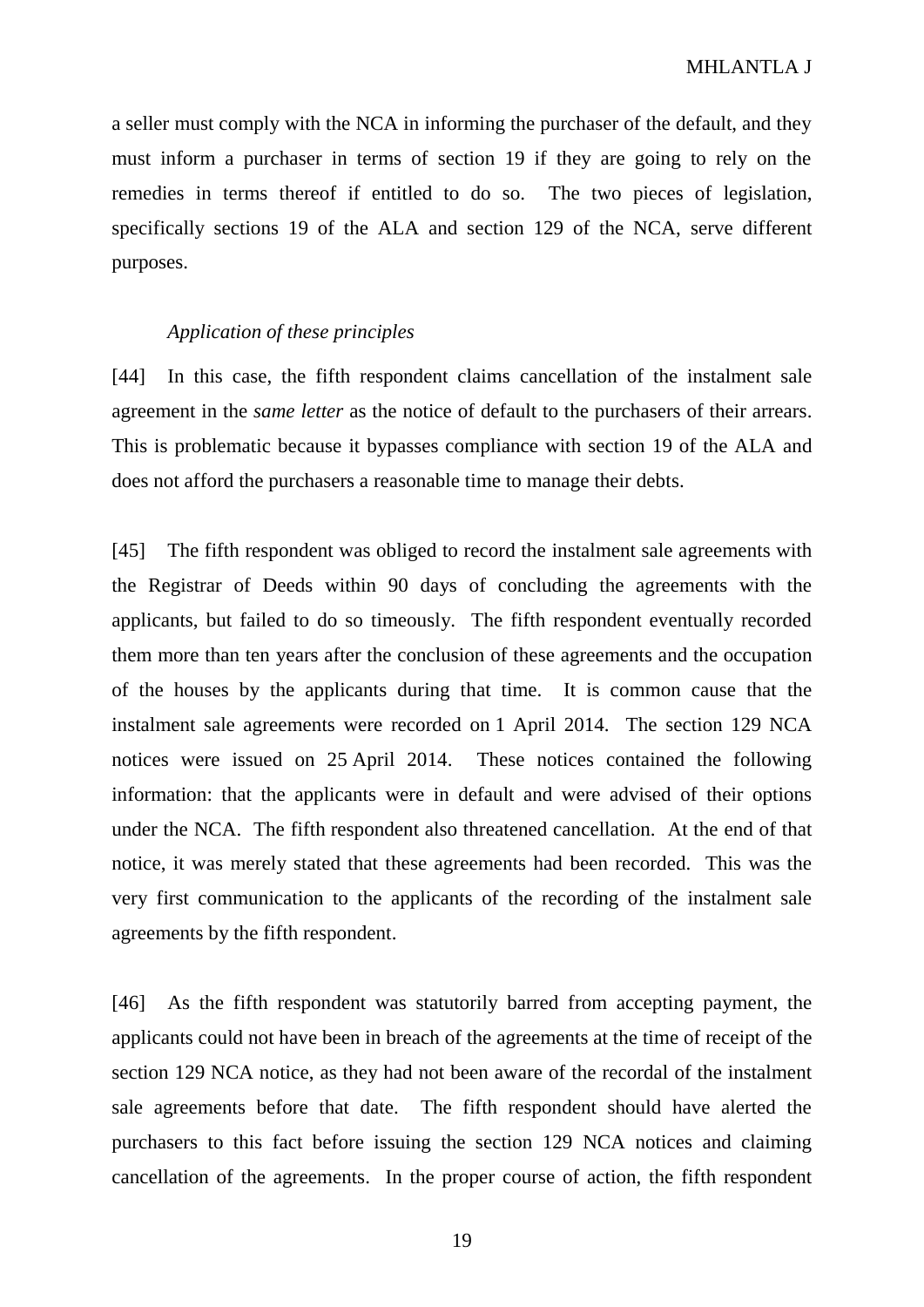should have advised the applicants of the recordal, therefore signalling that the debt would then be due and payable, and given them a reasonable opportunity to pay, before moving to enforce the agreement and subsequently cancel the agreement.

[47] Even if the section 129 NCA notice can additionally serve the purposes of section 19 of the ALA it does not, on the facts here, suffice. The actual notice falls short of the requirements set out in section 19 of the ALA as discussed. Having regard to both the plain meaning of section 20 read with section 26 of the ALA and the case law referred to, the effect of the late recordal is clear. The payments under the instalment sale agreements were not due and payable and therefore the applicants were not in arrears as contended by the fifth respondent*.* For the period that the agreements remained unrecorded, no fault can be imputed to the purchasers for not paying the instalments. It follows that the recordal is not a contractual suspensive condition as contended by the fifth respondent and obligations do not become due retroactively. The interpretation of these sections, in my view, will not have unfair consequences on the seller. It is consistent with the text and fairly balances the rights and responsibilities of the seller and purchaser.

[48] It follows that the section 129 NCA notices were premature and invalid insofar as it was relied upon as a basis for the cancellation of the instalment sale agreements. The effect of this is that the subsequent cancellation of the instalment sale agreements and the cancellation of the recording of these agreements are invalid.

[49] This conclusion will affect the subsequent sale of the properties to the Trust. However, this issue was not ventilated in the High Court. I will refrain from making a finding on the validity of the sale of the properties to the Trust, as it is an affected party and has to be given the opportunity to make representations on this.

[50] My conclusion on the effect of the late recordal of the instalment sale agreements renders it unnecessary to consider the issue relating to the ingredients of the section 129 NCA notice. However, I am constrained to deal with this issue in the

20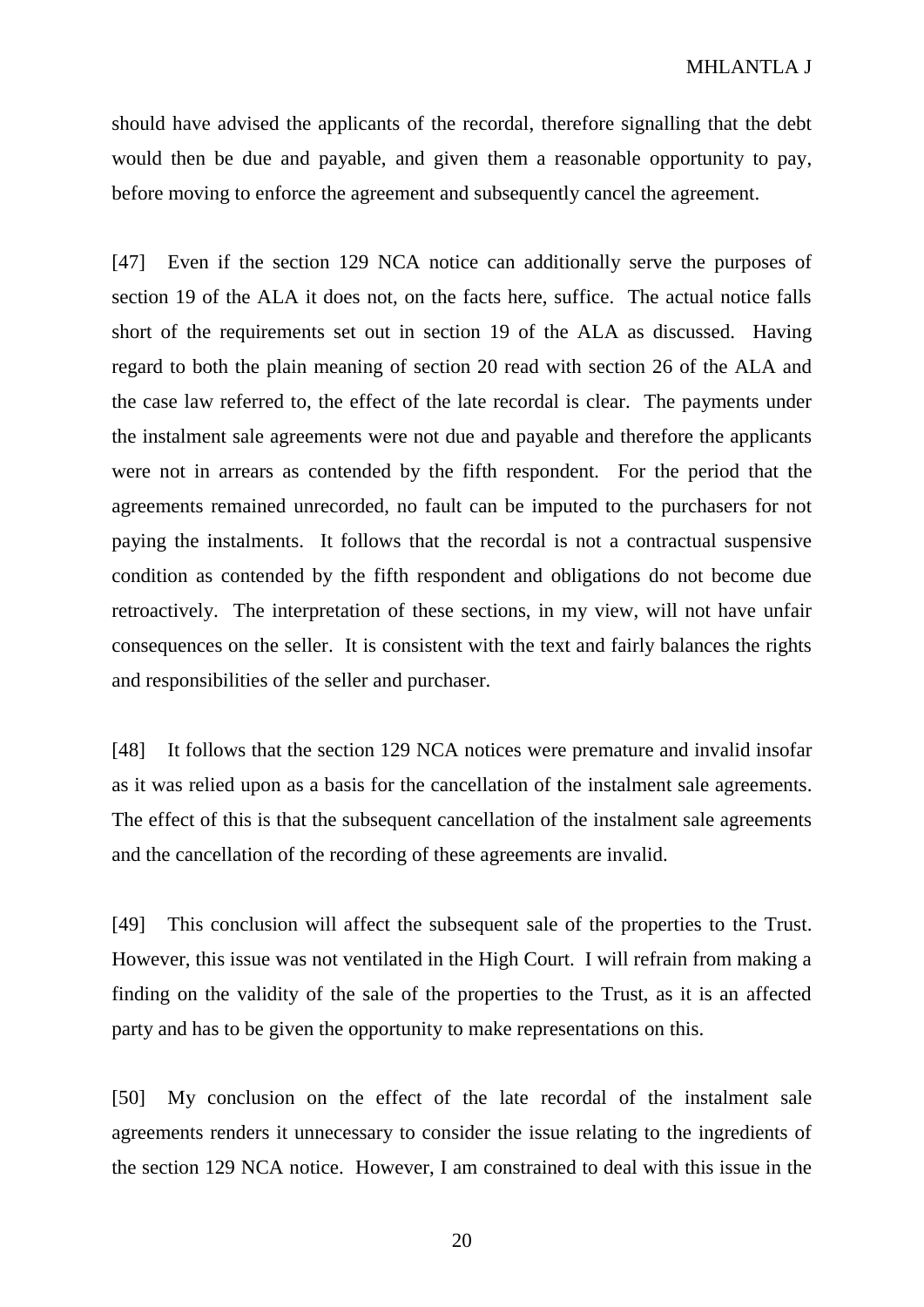light of the conclusion of the High Court that a section 129 NCA notice need not include the amount of arrears owed by the debtor. The finding of the High Court has far-reaching implications not only for this case but also for other credit providers and consumers. It is thus imperative that clarity be provided on the interpretation of the meaning of the phrase "bring *the default* to the attention of the consumer". I proceed to deal with that question.

# *Does section 129(1) require a credit provider to state the amount that is owed?*

[51] Simply put, what are the ingredients of a section 129(1) notice? Is it mandatory to include the amount of arrears in the notice?

# *Submissions by the parties*

[52] The applicants submit section 129(1) of the NCA must be interpreted harmoniously with section 19 of the ALA. They contend that the text of section 129(1) mentions "the default" which refers to a specific debt that the consumer owes to the creditor, and it is the notice of this default that must be brought to the consumer's attention. They assert that this is not an onerous obligation upon the creditor. Given the long history of this matter and the uncertainty regarding the effect of non-recordal, it is difficult for the debtors to determine how much they owe in order to fully exercise their rights. The applicants contend that this is consistent with the interpretation adopted by this Court in *Nkata.*<sup>20</sup>

[53] The fifth respondent submits that it must be accepted that the section 129 NCA notices contained the arrear amounts. It further contends that the notices would in any event not be invalid if they did not contain the arrear amounts and accordingly, it is not a legal requirement that notices issued in terms of section 129(1) of the NCA must indicate the amount of alleged indebtedness. The fifth respondent contends that it is only required that the default must be "sufficiently"

 $^{20}$  *Nkata* above n 13 at paras 62-6.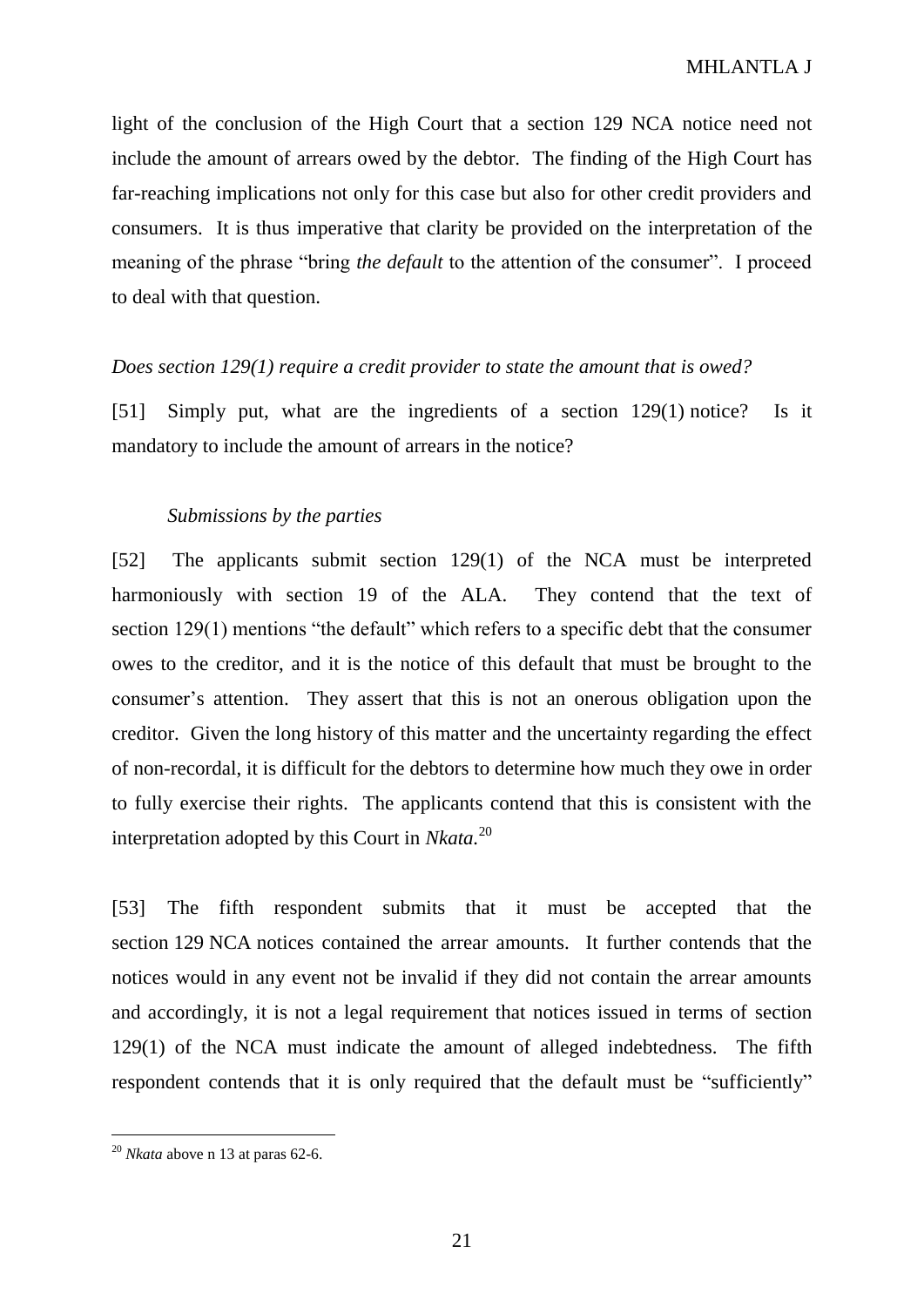drawn to the consumer's attention; that it is only logical that all a debtor needs to do is to contact the creditor to establish the amount outstanding, bearing in mind that the NCA does not purport to come to the aid of reckless or irresponsible consumers.<sup>21</sup> Alternatively, the fifth respondent submits that this matter should be remitted to the High Court for further evidence in order to prove that the notices did in fact contain the amounts owed by the debtors. In this regard, it has made an application to admit new evidence. The fate of that application will become apparent in due course.

[54] The WLC submits that the purpose of a section 129(1) notice is to explore alternative mechanisms for the payment of a debt. An overly technical approach to interpretation works to the detriment of the rights of vulnerable women. The WLC submits that the intention of social housing schemes such as those implemented by the fifth respondent cannot be to leave the beneficiaries in a worse off situation.

### *Assessment*

[55] It must be borne in mind that a purposive interpretation, as laid out in section 2(1) of the NCA must be adopted. The relevant purposes of the NCA are—

"[to] promote and advance the social and economic welfare of South Africans, promote a fair, transparent, competitive, sustainable, responsible, efficient, effective and accessible credit market and industry, and to protect consumers, by—

. . .

. . .

- (d) promoting equity in the credit market by balancing the respective rights and responsibilities of credit providers and consumers;
- (e) addressing and correcting imbalances in negotiating power between consumers and credit providers by—
	- (iii) providing consumers with protection from … unfair or fraudulent conduct by credit providers …;

 $\overline{a}$ 

. . .

 $^{21}$  Id at paras 6-13.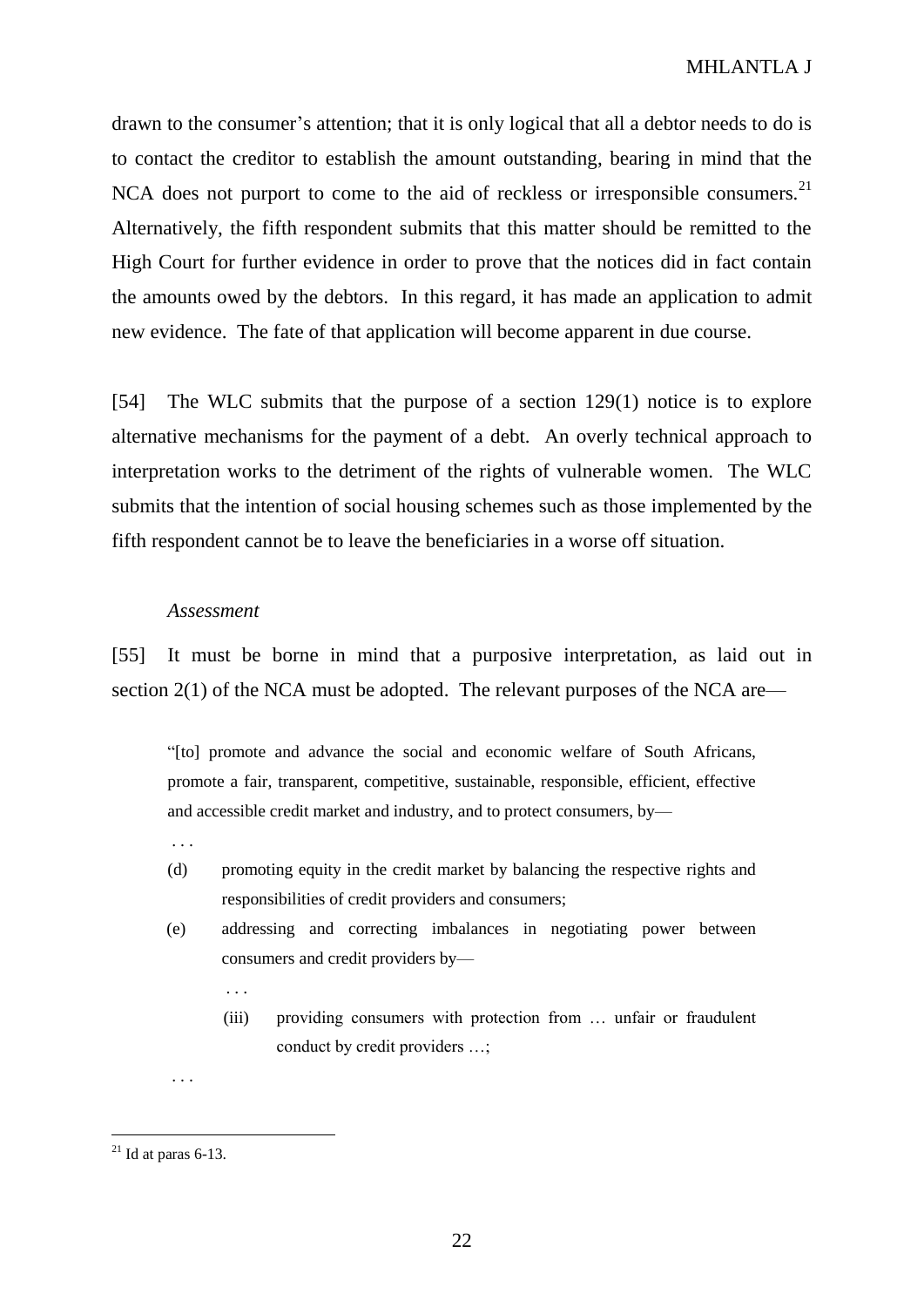- (i) providing for a consistent and harmonised system of debt restructuring, enforcement and judgment, which places priority on the eventual satisfaction of all responsible consumer obligations under credit agreements."<sup>22</sup>
- [56] The purposes of section 129 of the NCA are as follows:
	- (a) It brings to the attention of the consumer the default status of her credit agreement.
	- (b) It provides the consumer with an opportunity to rectify the default status of the credit agreement in order to avoid legal action being instituted on the credit agreement or to regain possession of the asset subject to the credit agreement.
	- (c) It is the only gateway for a credit provider to be able to institute legal action against a consumer who is in default under a credit agreement.

[57] This section reveals that in the event of the consumer being in default of her repayments of the loan, the credit provider is obliged to draw the default to the attention of the consumer. It prescribes that the notice given to the consumer must be in writing and specifies what the notice must contain. The notice must propose the options available to the consumer who is in financial distress and unable to purge the default. It must point out that the consumer has the option to refer the credit agreement to a debt counsellor, dispute resolution agent, consumer court or ombudsman. The purpose of the referral must also be stated in the notice.<sup>23</sup>

[58] There are two statutory conditions which must be met before the credit provider may institute litigation under section 129. In peremptory terms, the section declares that legal proceedings to enforce the agreement may not commence before (a) providing notice to the consumer; and (b) meeting further requirements set out in section 130.

 $22$  Section 3 of the NCA.

<sup>23</sup> *Kubyana* above n 1 at paras 20-1.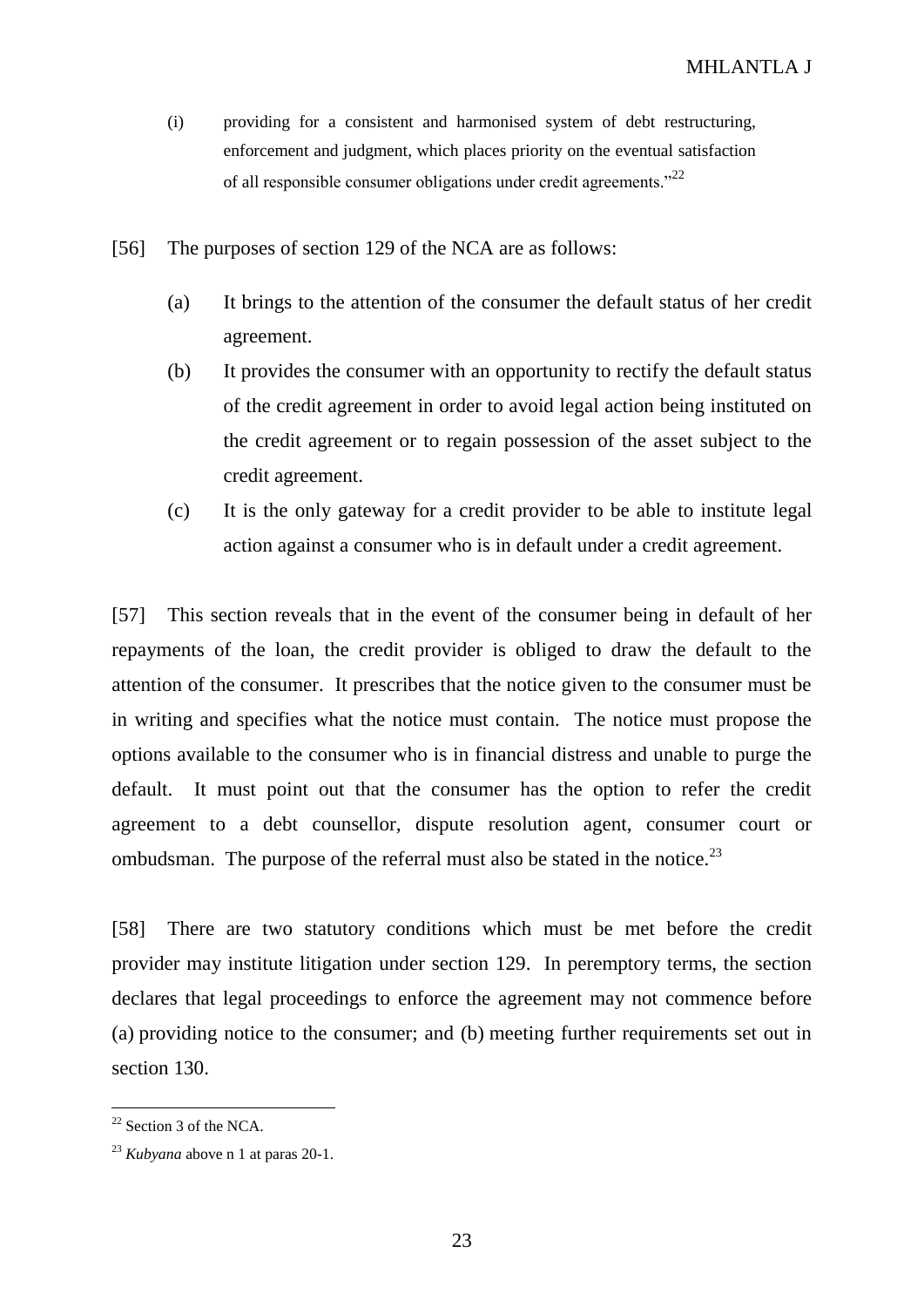MHLANTLA J

[59] The reference to section 130 reveals a strong link between the two provisions hence they are required to be read together. When a credit provider seeks to enforce the agreement by means of litigation, it must first show compliance with section 130, which, by extension, refers back to section  $129<sup>24</sup>$ . The application of these sections is triggered by the consumer's failure to repay the loan. These sections suspend the credit provider's rights under the credit agreement until certain steps have been taken. The credit provider is not entitled to exercise its rights immediately under the agreement. It is first required to notify the consumer of the specific default and demand that the arrears be paid. If the consumer pays up the arrears, then the dispute is settled. $25$ 

[60] Section 129(1) of the NCA refers to a situation where the consumer is "in default". Section  $129(1)(a)$  and (b) explain the obligations that the creditors must fulfil before moving to enforce their debt. The text explicitly refers to "the default" that must be drawn to the notice of the consumer by the creditor – and not just the fact that the consumer is "in default". Read in conjunction with section 130(4) which provides an opportunity to the debtor to remedy the default, section 129(1) should be interpreted to include the amount so that the debtor knows how much to pay to avoid cancellation. The same applies to the notice under section 19 of the  $ALA.^{26}$  In addition, in order to "provid[e] consumers with adequate disclosure of standardised information in order to make informed choices<sup>"27</sup> they must be informed of the extent of their arrears in the section 129 NCA notice so as to decide how to move forward regarding the management of their debt.

[61] It is thus a necessary requirement to specify the amount and nature of the default in the section 129 NCA notice. As section 129(1) specifically requires the

 $24$  Id at para 73.

 $25$  Id at para 68-70.

<sup>&</sup>lt;sup>26</sup> See [43] and [47].

<sup>&</sup>lt;sup>27</sup> Section 3(e)(ii) of the NCA.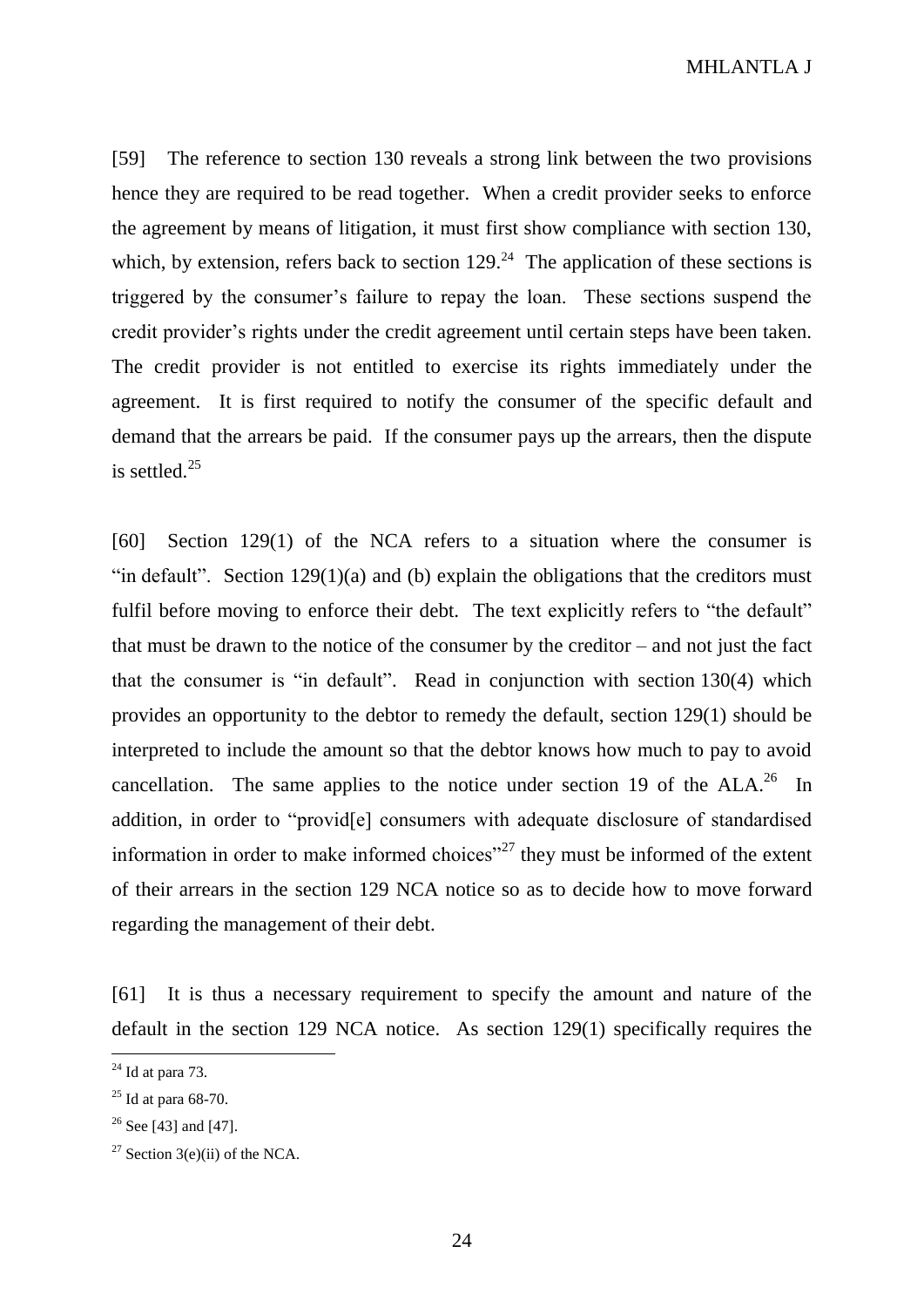credit provider to "draw the default to the attention of the consumer" it is clear that this will only be met if the amount of arrears is specified in the notice, since the consumer's attention will not have been drawn to the amount of the default otherwise. If the basis of the default is that the debtor has fallen into arrears, it must follow axiomatically that "drawing the default to the attention of the consumer" entails that the consumer should be advised of the amount in arrears. It is only when this has been done that it can be said that notice of the "default" has been drawn to the attention of the consumer.

[62] If the consumer is not advised of the arrear amount she will be left none the wiser. The referral by the consumer of the credit agreement to a debt counsellor, alternative dispute resolution agent, consumer court or ombud with jurisdiction presupposes that the consumer has been apprised of the facts to enable her to, amongst others, develop and agree on a plan to bring the payments under the agreement up to date. One may rhetorically ask: how is the consumer to agree on a plan to bring payments under the agreement up to date if she is not notified of the amount in arrears?

[63] This Court in *Nkata* held that the onus is on the credit provider to take appropriate steps if it wants to recover the cost for enforcing an agreement with the consumer.<sup>28</sup> The creditor is in a better position to determine the amount of the debt and must be required to stipulate the amount owed by the debtor. The burden of determining the amount is an onerous one to place upon the consumer, as the consumer may not be aware of complex calculations that are to be taken into account while calculating interest. On the other hand, it will be significantly easier for the creditor to state the amount concerned. After all, it is the credit provider itself that claims that the consumer is in arrears with her payments.

<sup>28</sup> *Nkata* above n 13 at para 122.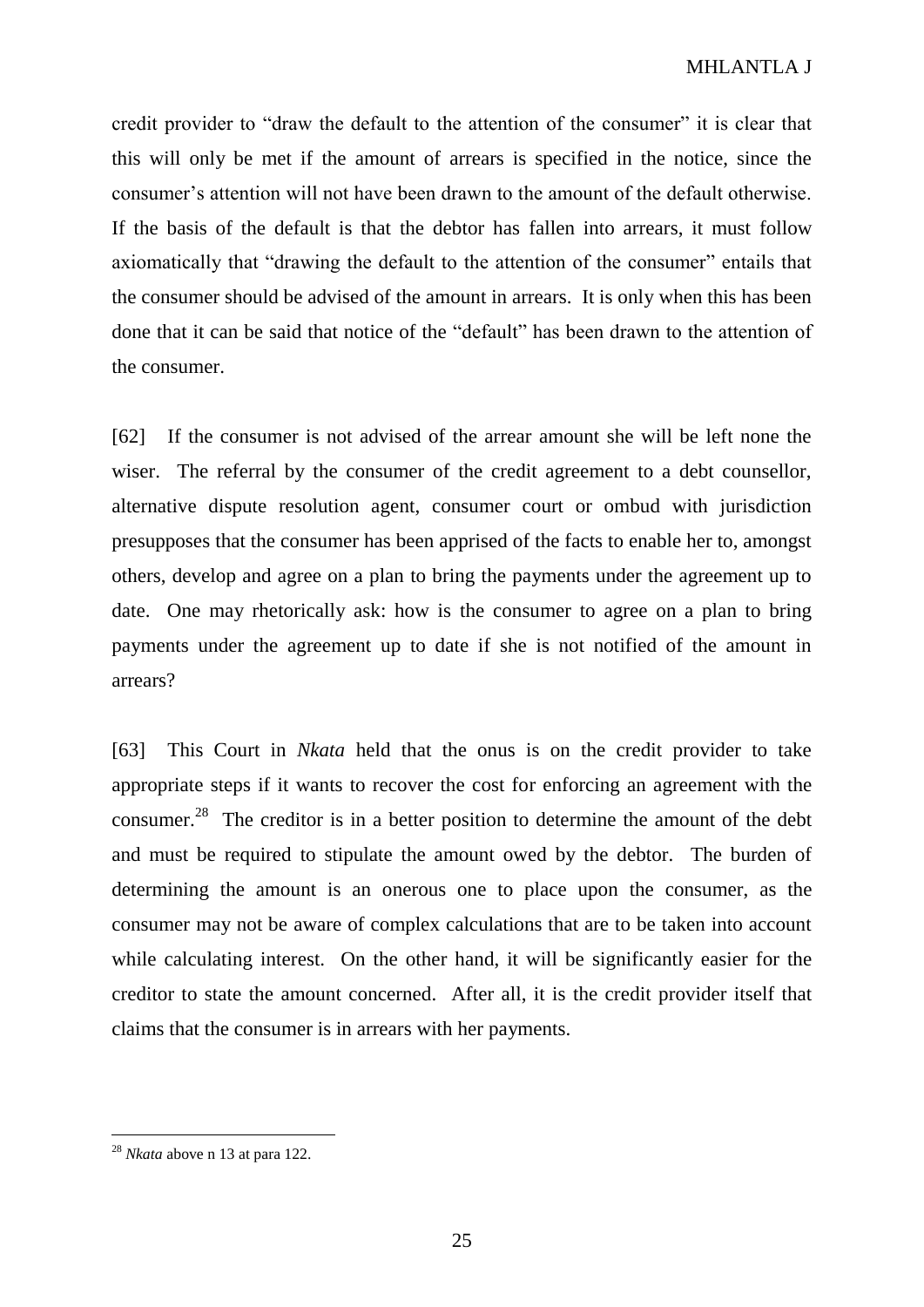[64] In the result, a section 129 NCA notice must specify the default – that is, the actual amount of the arrears. The High Court thus erred in its conclusion that it was not essential that the section 129 NCA notices set out the amounts in which the applicants were in arrears.

[65] Since the cancellation of the instalment sale agreements and the cancellation of the recordals are invalid, it follows that the instalment sale agreements are extant and the applicants have payment obligations pursuant thereto, arising from the date of recordal. The fifth respondent will have to calculate the amounts and inform the applicants accordingly.

### *Should the new evidence be admitted?*

[66] On 16 March 2018, the fifth respondent filed an application to introduce new evidence. This is an affidavit by the Chief Operations Officer of the fifth respondent explaining how the applicants' attorneys did in fact receive copies of the section 129 NCA notices in which the arrear amounts were included by the fifth respondent, but had been deleted.

[67] I have already concluded that the applicants were not obliged to make payment until the instalment sale agreements were recorded. On recordal, the fifth respondent was obliged to provide the applicants with an opportunity to make payment before issuing the section 129 NCA notice in which it simultaneously claimed payment and cancellation of the agreement. It is therefore not necessary to consider the application for admission of new evidence, and that application falls to be dismissed.

### *Outstanding issues*

[68] There are two outstanding issues that must be dealt with before considering the appropriate remedy in this case. The first relates to the withdrawal of the Department of Human Settlements and the second to the sale of the properties to the Trust.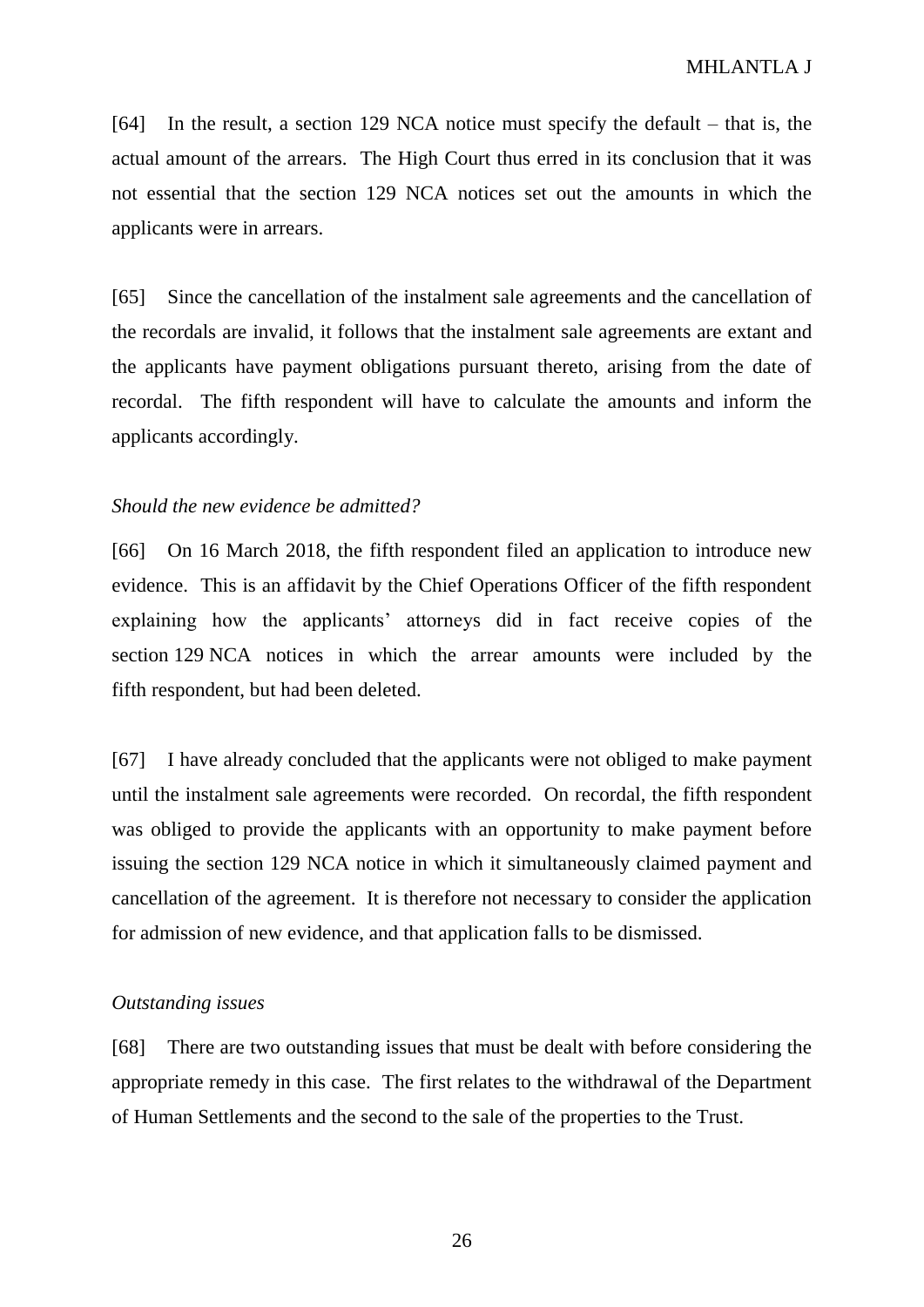### *Withdrawal of first amicus curiae*

[69] The Department of Human Settlements was initially admitted as first amicus curiae. However, six days before the hearing and after the parties had already responded to the Department's written submissions, a notice of withdrawal was filed without any explanation and without a tender for costs.

[70] The role of an amicus curiae was described by this Court in *Treatment Action Campaign*:

"The role of an amicus is to draw the attention of the Court to relevant matters of law and fact to which attention would not otherwise be drawn. In return for the privilege of participating in the proceedings without having to qualify as a party, an amicus has a special duty to the Court. That duty is to provide cogent and helpful submissions that assist the Court."<sup>29</sup>

[71] The Department is responsible for ensuring that the government housing subsidy is accessible to low to middle income groups in furtherance of their right of access to adequate housing in terms of section 26 of the Constitution. It is the only entity that can assist the Court regarding the impact of the fifth respondent's cancellation of the instalment sale agreements upon the subsidy amount granted to the fifth respondent to implement the housing scheme. The Court thus takes a serious view of the withdrawal by the Department without reasons, as the Department is the only entity that can provide information to the Court on the conditions of the financial arrangements regarding the institutional subsidy and the constitutional implications of the fifth respondent's management of that subsidy. Regard must also be had to section 165(4) of the Constitution, which specifically states that "[o]rgans of state, through legislative and other measures, must assist and protect the courts to ensure the independence, impartiality, dignity, accessibility and effectiveness of the courts". The

<sup>29</sup> *In re: Certain Amicus Curiae Applications: Minister of Health v Treatment Action Campaign* [2002] ZACC 13; 2002 (5) SA 713 (CC); 2002 (10) BCLR 1023 (CC) (*Treatment Action Campaign*) at para 5.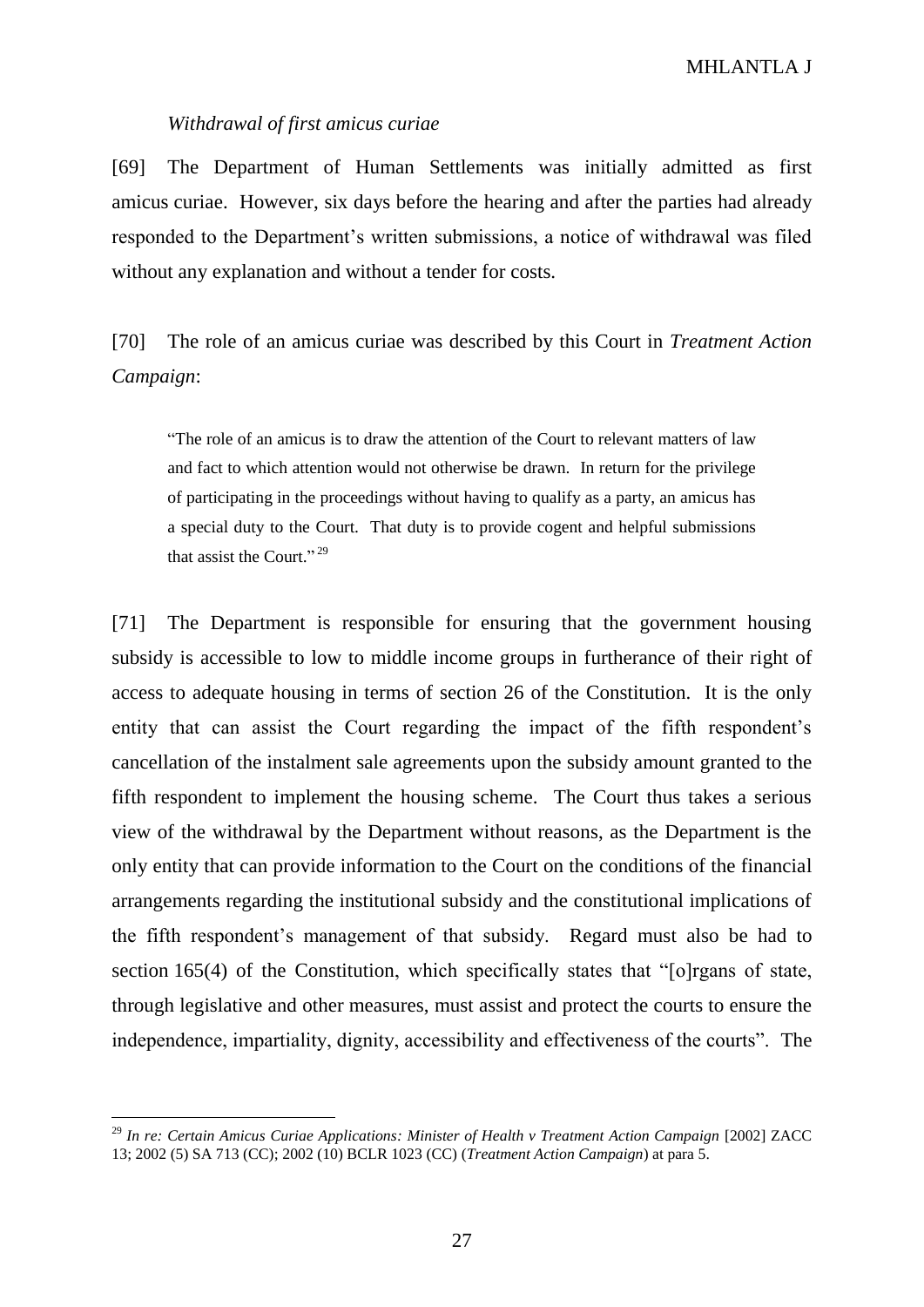withdrawal of the Department amounts to an abrogation of its duty to assist the Court in this matter.

### *Validity of the sale of the properties to the Trust*

[72] The trustees elected to abide the High Court's decision and did not participate in the proceedings in this Court. They took the same stance in the High Court. The Trust is an affected party in respect of the validity of the sale of the impugned properties. However, this issue has not been ventilated in the High Court. This Court thus cannot pronounce on this issue without *all* the affected parties in this instance making representations. Accordingly, no order in that regard will be made.

### *Remedy*

[73] It follows that the cancellation of the instalment sale agreements was premature. The effect of this is that the subsequent cancellation of the instalment sale agreements and the cancellation of the recording of these agreements are also invalid. The appeal must thus succeed and the order of the High Court be set aside.

### [74] In the result the following order is made:

- 1. Leave to appeal is granted.
- 2. The appeal is upheld.
- 3. The order of the High Court of South Africa, Western Cape Division, Cape Town is set aside and replaced with:
	- "(a) The application is upheld with costs.
		- (b) The cancellation of the instalment sale agreements by the Cape Town Community Housing Company (Pty) Limited is unlawful and is set aside.
	- (c) The cancellation of the recordal of the instalment sale agreements by the Registrar of Deeds is set aside."
- 4. The application of the Cape Town Community Housing Company (Pty) Limited to adduce new evidence is dismissed with costs.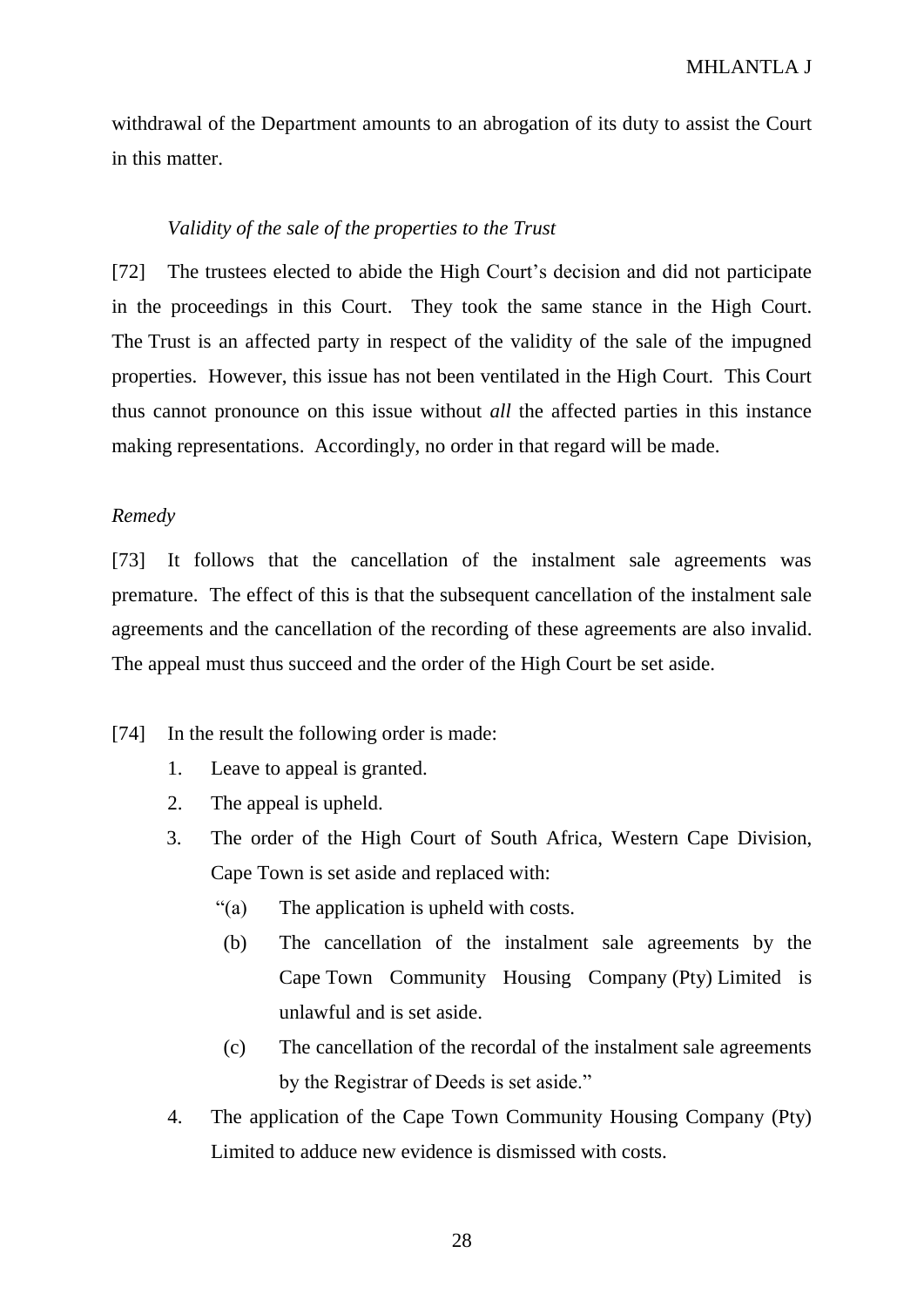5. The Cape Town Community Housing Company (Pty) Limited is ordered to pay costs.